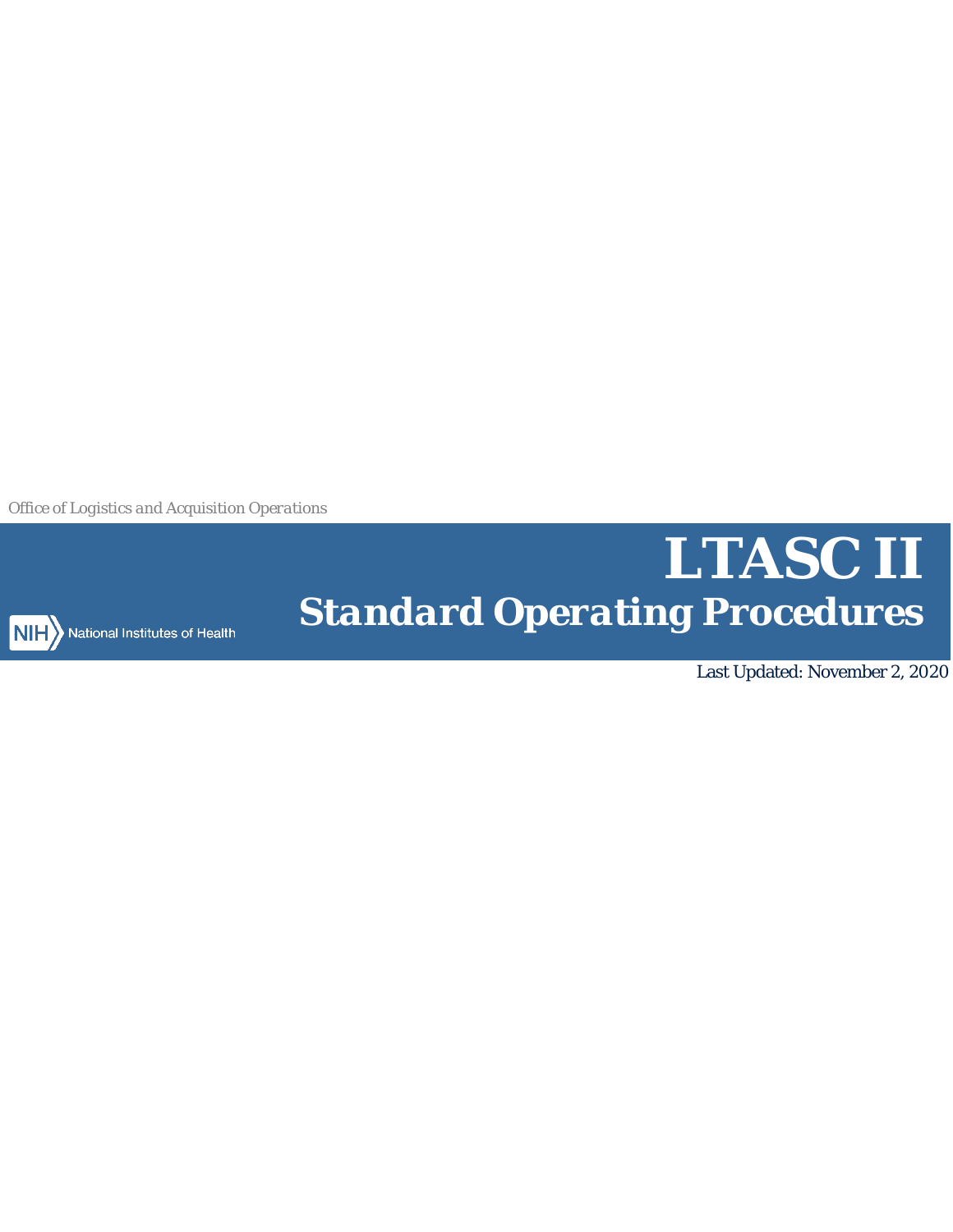

#### **FOREWORD**

The National Institutes of Health (NIH) Long-Term Administrative Support Contract II (LTASC II) vehicle is intended to assist the NIH community with obtaining administrative services on a long-term basis. The LTASC II vehicle is structured as seventeen contracts to small business entities. Task orders are to be issued under the seventeen contracts to acquire services. The Standard Operating Procedures (SOP) herein contain guidelines for utilizing this vehicle, covering the roles and responsibilities of all three parties involved in the LTASC II Procurement process, including the IC customer, LTASC II Program Support Team, and contractor personnel.

For general information regarding the contract vehicle and to understand details regarding roles, responsibilities, and task order management, refer to this document.

For specific, streamlined guidance about how to use the LTASC II electronic Government Ordering System (eGOS) to place a task order, refer to the **Customer eGOS User Manual**, which is available on the LTASC II Website.

Questions about the Standard Operating Procedures should be directed to the LTASC II Program Support Team.

> LTASC II Solutions Center Contractor Support 301-435-5468 [LTASCII@mail.nih.gov](mailto:LTASCII@mail.nih.gov)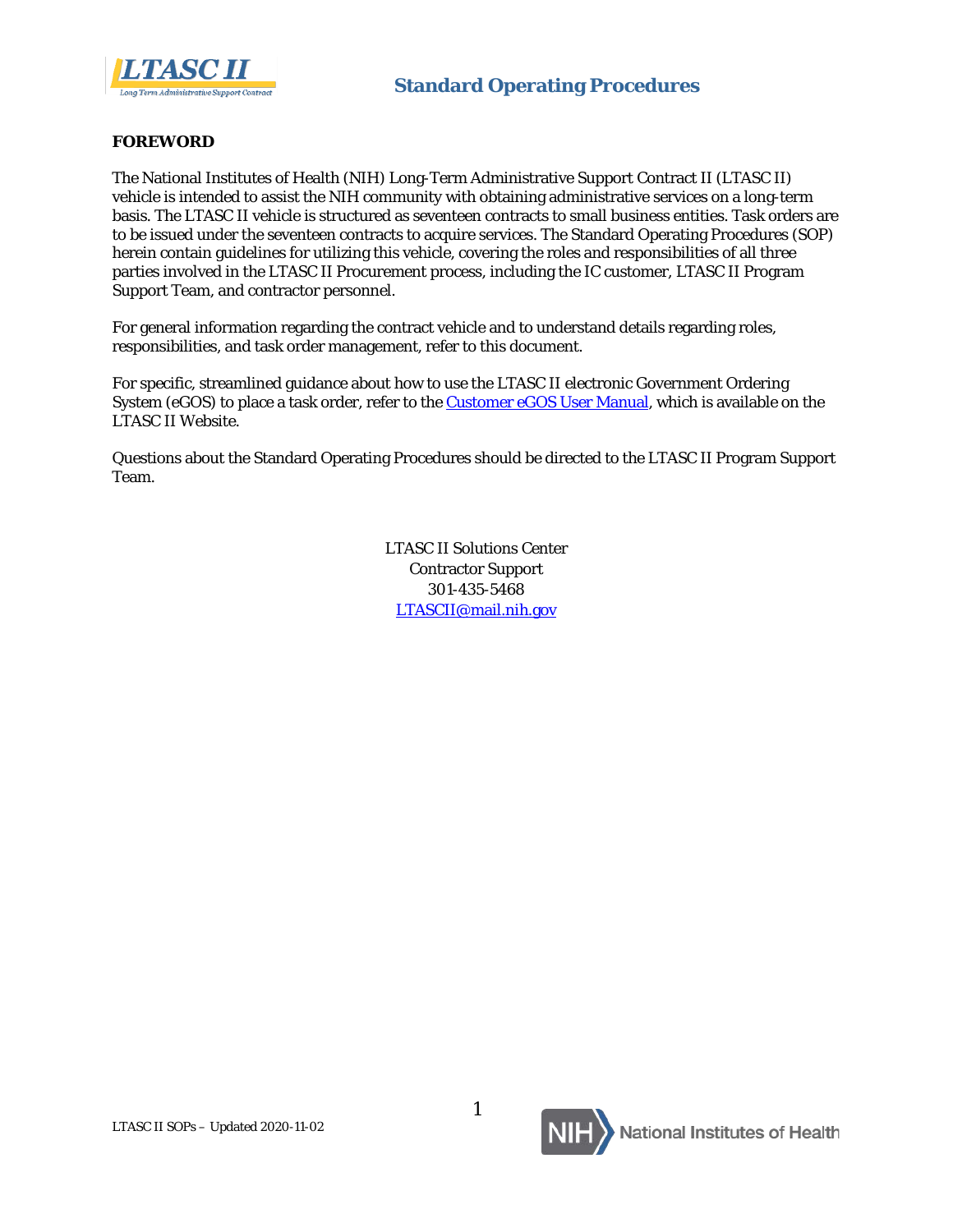

#### **ACRONYMS**

Following is a list of acronyms used throughout this document.

#### **Abbreviation Full Name**

| CO:              | <b>Contracting Officer</b>                             |
|------------------|--------------------------------------------------------|
| COAC:            | <b>Consolidated Operations Acquisition Center</b>      |
| COR:             | <b>Contracting Officer's Representative</b>            |
| CV:              | Curriculum Vitae                                       |
| D&F              | <b>Determination &amp; Findings</b>                    |
| eGOS             | <b>Electronic Government Ordering System</b>           |
| <b>FAR:</b>      | <b>Federal Acquisition Regulations</b>                 |
| <b>FASA:</b>     | <b>Federal Acquisition Streamlining Act</b>            |
| IC:              | <b>Institutes and Centers</b>                          |
| ID/IQ:           | Indefinite Delivery/Indefinite Quantity                |
| <b>IGCE</b>      | <b>Independent Government Cost Estimate</b>            |
| <b>LTASC II:</b> | Long-Term Administrative Support Contract II           |
| NIH:             | National Institutes of Health                          |
| OLAO:            | <b>Office of Logistics and Acquisitions Operations</b> |
| SOW:             | <b>Statement of Work</b>                               |
| SRD:             | <b>Selection Recommendation Document</b>               |
| TO:              | Task Order                                             |
| <b>TORP:</b>     | <b>Task Order Request Package</b>                      |
|                  |                                                        |

### **LTASC II Organizational Chart**



Additional details of the roles and responsibilities shown in this diagram are described in [Section 2](#page-12-0) and [Section 3.](#page-17-0)

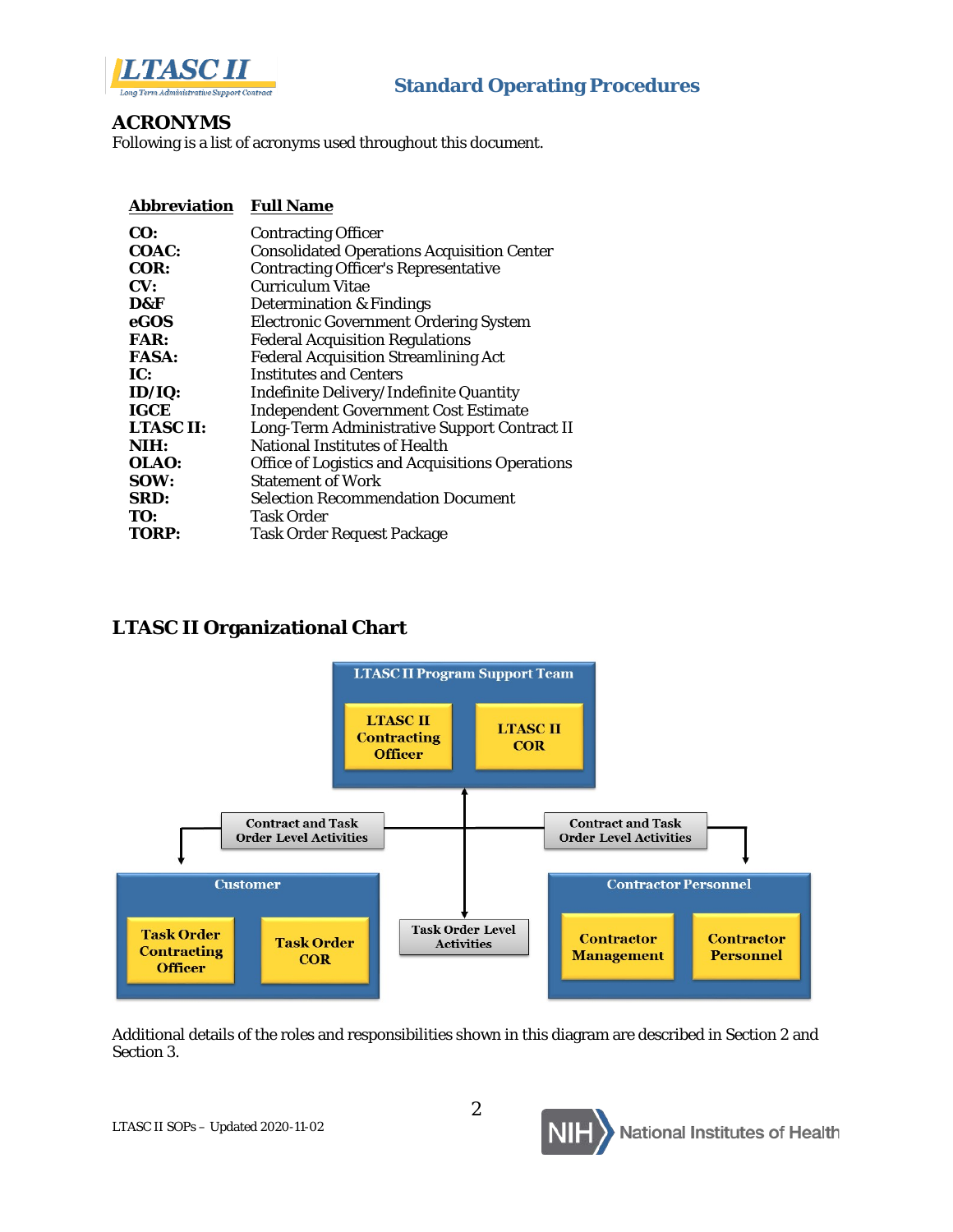

# **TABLE OF CONTENTS**

| 1. |                  |                                                                                              |  |
|----|------------------|----------------------------------------------------------------------------------------------|--|
|    | 1.1              |                                                                                              |  |
|    |                  |                                                                                              |  |
|    |                  | 1.2.1                                                                                        |  |
|    |                  | 1.2.2                                                                                        |  |
|    | 1.3              |                                                                                              |  |
|    | 1.4              |                                                                                              |  |
|    | 1.5              |                                                                                              |  |
|    | 1.6              |                                                                                              |  |
|    | 1.7              |                                                                                              |  |
|    | 1.8              |                                                                                              |  |
|    | 1.9              |                                                                                              |  |
|    |                  |                                                                                              |  |
| 2. |                  |                                                                                              |  |
|    |                  |                                                                                              |  |
|    |                  | 2.1.1                                                                                        |  |
|    |                  | 2.1.2                                                                                        |  |
|    |                  |                                                                                              |  |
|    |                  | 2.2.1                                                                                        |  |
|    |                  | 2.2.2                                                                                        |  |
| 3. |                  |                                                                                              |  |
|    |                  |                                                                                              |  |
|    | 3.1              | STEP 1 - TASK ORDER CONTRACTING OFFICER'S REPRESENTATIVE (COR) DEVELOPS TORP 19              |  |
|    | 3.2              | STEP 2 - TASK ORDER CO REVIEWS THE TORP IN EGOS AND SUBMITS IT TO THE LTASC II CO AND COR    |  |
|    | 3.3              | 20                                                                                           |  |
|    | 3.4              | STEP 4 - LTASC II CO AND COR REVIEW AND RELEASE THE TORP USING EGOS  20                      |  |
|    | 3.5              | STEP 5 - CONTRACTORS REVIEW TORP AND SUBMIT QUESTIONS IF NECESSARY, USING EGOS  20           |  |
|    | 3.6              | STEP 6 - TASK ORDER CO WORKS WITH THE TASK ORDER COR TO ANSWER QUESTIONS  20                 |  |
|    | 3.7              | STEP 7 - TASK ORDER CO NOTIFIES LTASC II CO AND COR VIA EMAIL THAT QUESTIONS AND ANSWERS     |  |
|    |                  |                                                                                              |  |
|    | 3.8 <sup>°</sup> | STEP 8 - LTASC II CO AND COR REVIEW QUESTIONS AND ANSWERS AND RELEASE TO THE CONTRACTORS     |  |
|    |                  |                                                                                              |  |
|    |                  |                                                                                              |  |
|    |                  | 3.9.1                                                                                        |  |
|    |                  |                                                                                              |  |
|    |                  | 3.10 STEP 10 - TASK ORDER CO AND COR EVALUATE THE PROPOSALS, COMPLETE AN SRD, AND SUBMIT SRD |  |
|    |                  |                                                                                              |  |
|    |                  | 3.11 STEP 11 - LTASC II CO AND COR REVIEW SRD AND RETURN CONCURRENCE VIA EGOS 23             |  |
|    |                  | 3.12 STEP 12 - TASK ORDER CO PROCESSES AND UPLOADS THE TASK ORDER AWARD SUBMITTING IT TO THE |  |
|    |                  |                                                                                              |  |
|    |                  | 3.13 STEP 13 - LTASC II CO AND COR RELEASE THE AWARD NOTICE VIA EGOS ANNOUNCING THE TASK     |  |
|    |                  |                                                                                              |  |
|    |                  |                                                                                              |  |
|    |                  | 3.15 STEP 15 - TASK ORDER COR COMPLETES A TASK ORDER PERFORMANCE SURVEY AND WORKS WITH THE   |  |
|    |                  |                                                                                              |  |
|    |                  |                                                                                              |  |
| 4. |                  |                                                                                              |  |
|    |                  |                                                                                              |  |
|    |                  | 4.1.1                                                                                        |  |
|    |                  | 4.1.2                                                                                        |  |
|    |                  |                                                                                              |  |

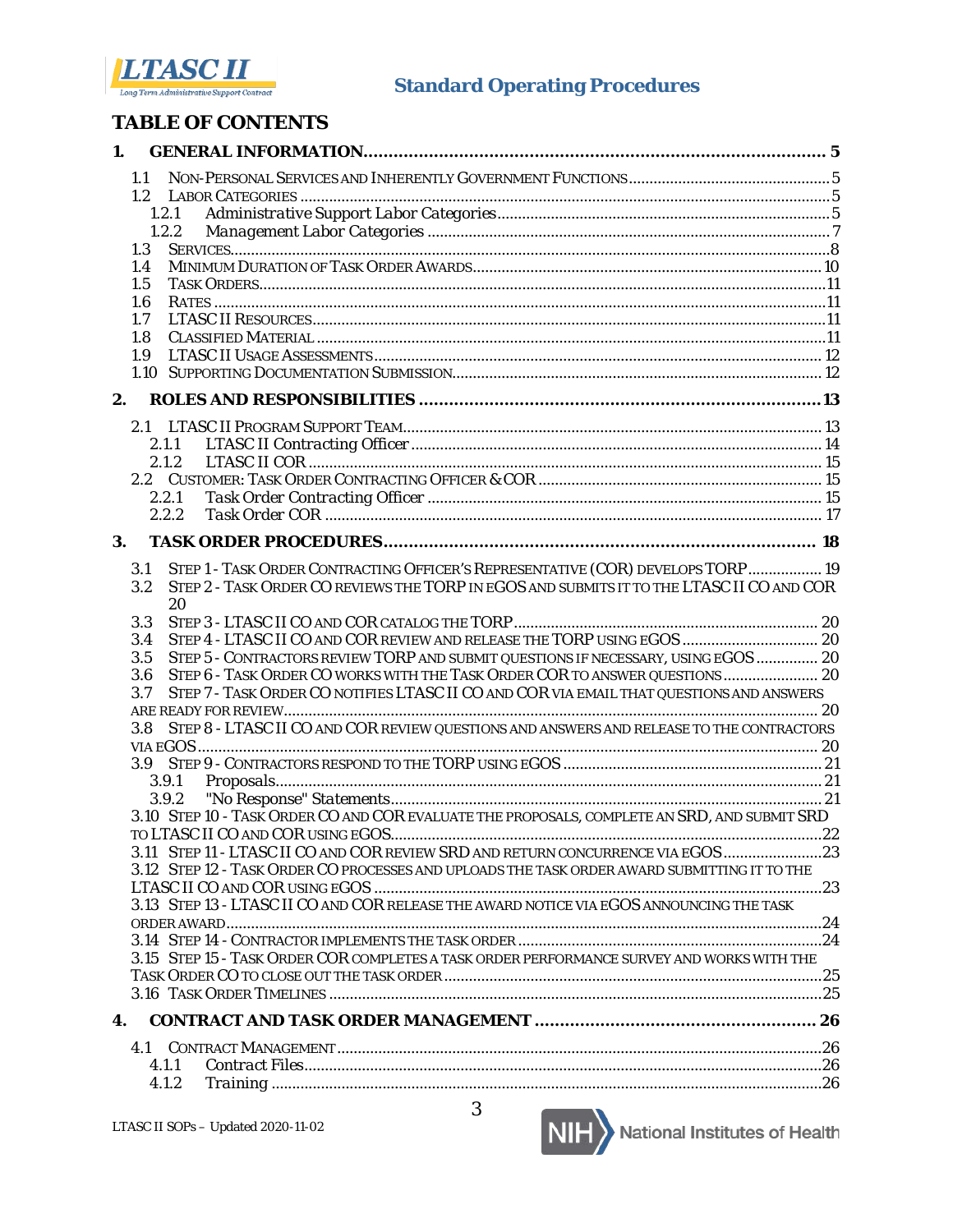

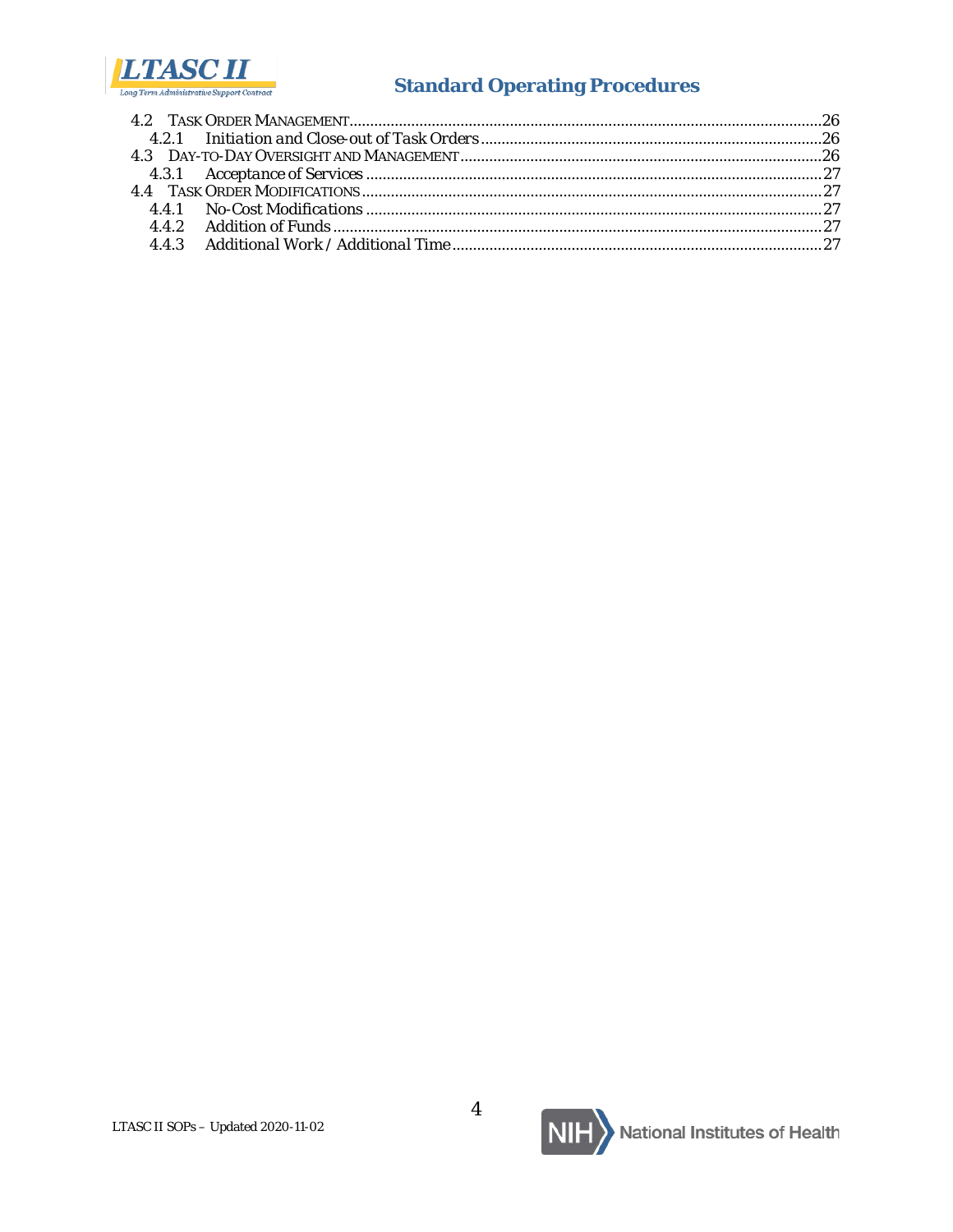

# <span id="page-5-0"></span>**1. GENERAL INFORMATION**

The Long Term Administrative Support Contract II (LTASC II) is an acquisition vehicle available to all Institutes, Centers and Offices (ICs) within the National Institutes of Health (NIH) to obtain commercially provided administrative services on a long-term basis. This multiple award contract with seventeen contractors is used by NIH to procure administrative services for a period of at least twelve months on a task order (TO) basis. In technical terms, LTASC II is an Indefinite Delivery / Indefinite Quantity (ID/IQ) contract, which allows customers to order services after requirements materialize, providing NIH with flexibility in both quantities and delivery scheduling. Additional information including the scope, labor categories, and services related to LTASC II can be found in the following sections.

# <span id="page-5-1"></span>1.1 Non-Personal Services and Inherently Government Functions

Pursuant to FAR 37.1, no personal services shall be performed under this contract. All work requirements shall flow only from the Contracting Officer's Representative (COR) to the contractor's Project Manager. No contractor employee will be directly supervised by the Government. All individual employee assignments, and daily work direction, shall be given by the applicable employee supervisor. If the contractor believes any Government action or communication has been given that would create a personal services relationship between the Government and any contractor employee, the contractor shall promptly notify the Contracting Officer of this communication or action. The management infrastructure of contractors is an important feature of the LTASC II vehicle and contractors are expected to have the capacity to manage personnel assigned to perform the services required.

Pursuant to FAR 7.5, the contractor shall not perform any inherently governmental actions under this contract. No contractor employee shall hold him or herself out to be a Government employee, agent, or representative. No contractor employee shall state orally or in writing at any time that he or she is acting on behalf of the Government. In all communications with third parties in connection with this contract, contractor employees shall identify themselves as contractor employees and specify the name of the company for which they work. In all communications with other Government contractors in connection with this contract, the contractor employee shall state that they have no authority to in any way change the contract and that if the other contractor believes this communication to be a direction to change their contract, they should notify the Contracting Officer for that contract and not carry out the direction until a clarification has been issued by the Contracting Officer.

The contractor shall insure that all of its employees working on this contract are informed of this information. Nothing in this section shall limit the Government's rights in any way under the other provisions of the contract, including those related to the Government's right to inspect and accept the services to be performed under this contract. The substance of this section shall be included in all subcontracts at any tier.

# <span id="page-5-2"></span>1.2 Labor Categories

Support under this contract will include the following administrative support and management labor categories.

### <span id="page-5-3"></span>*1.2.1 Administrative Support Labor Categories*

A brief description of the various levels of administrative support, including skill, education, and experience requirements, is given below. Additional examples of duties/services that may be performed under each category are described in the next section.

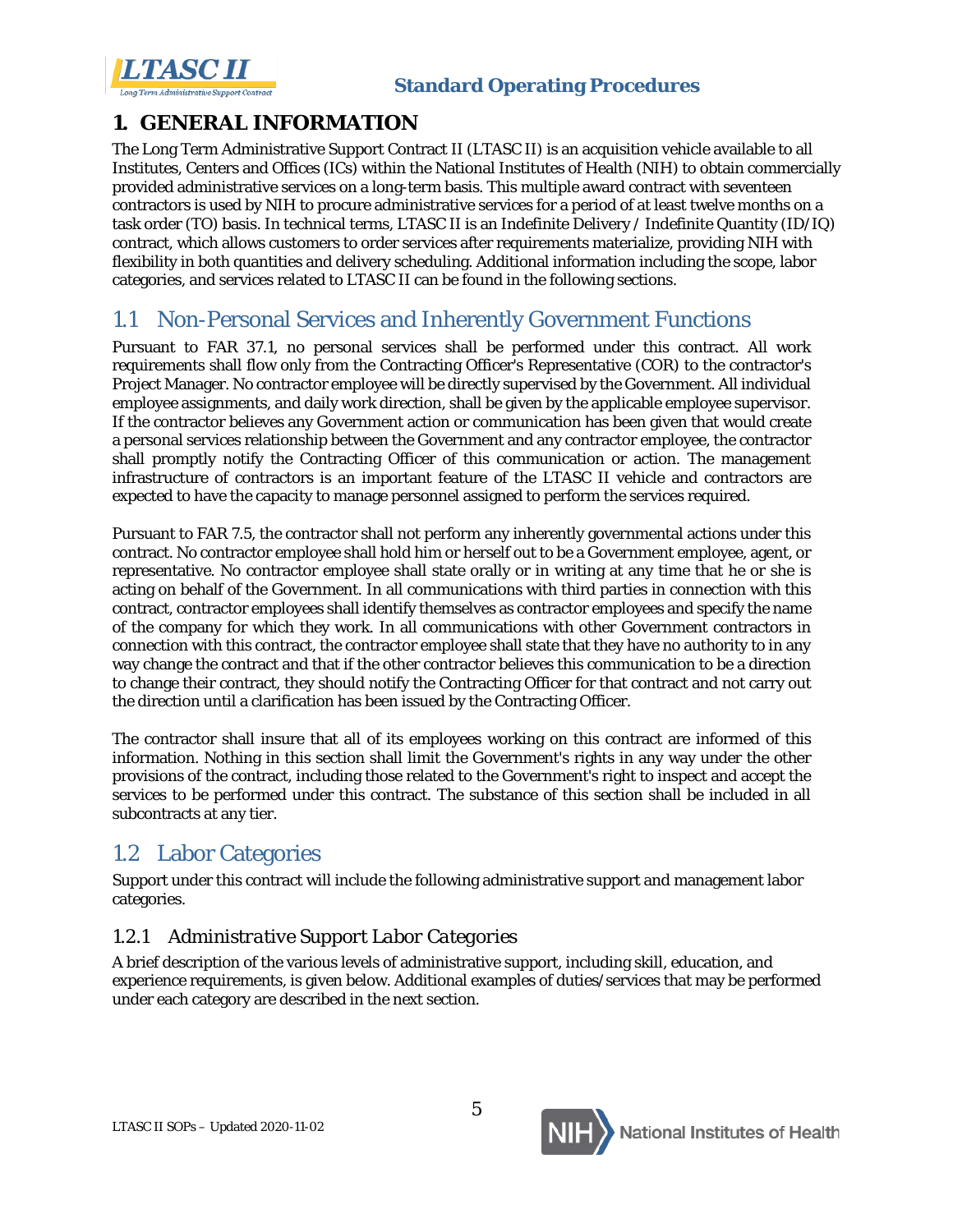

| <b>Labor Category</b>                                      | <b>Education &amp; Experience</b>                                 |
|------------------------------------------------------------|-------------------------------------------------------------------|
|                                                            | High school diploma                                               |
| <b>General Clerk I (Clerk 1)</b>                           | 0R                                                                |
|                                                            | GED                                                               |
|                                                            | High school diploma                                               |
| <b>General Clerk II (Clerk 2)</b>                          | 0 <sub>R</sub>                                                    |
|                                                            | GED                                                               |
| <b>Administrative Assistant 1</b>                          | High school diploma                                               |
| (Admin 1)                                                  | 0 <sub>R</sub>                                                    |
|                                                            | GED                                                               |
| <b>Administrative Assistant 2</b><br>(Admin 2)             | High school diploma and two (2) years of related work experience  |
|                                                            | College degree                                                    |
| <b>Senior Administrative</b><br><b>Assistant (Admin 3)</b> | OR                                                                |
|                                                            | High school diploma and four (4) years of related work experience |
|                                                            | College degree and four (4) years of related work experience      |
| <b>Executive Assistant (Admin</b>                          | OR                                                                |
| 4)                                                         | High school diploma and eight (8) years of related work           |
|                                                            | experience                                                        |

#### • **General Clerk I (Clerk 1)**

At a minimum the Clerk 1 duties includes following a few clearly detailed procedures in performing simple repetitive tasks in the same sequence, such as aide in laboratory/clinical center, filing precoded documents in a chronological file or operating office equipment, e.g., scanner, photocopier, or printer. A minimum of high school diploma or GED is required.

#### • **General Clerk II (Clerk 2)**

Follows a number of specific procedures in completing several repetitive clerical steps performed in a prescribed or slightly varied sequence, such as coding and filing documents in an extensive alphabetical file, data entry, simple posting to individual accounts, opening mail, running mail through metering machines, and calculating and posting charges to departmental accounts. Little or no subject-matter knowledge is required, but the clerk needs to choose the proper procedure for each task. A minimum of high school diploma or GED is required.

#### • **Administrative Assistant 1 (Admin 1)**

The Admin 1 performs administrative functions. Duties include generic clerical skills such as greeting and directing visitors, fielding phone calls, scheduling meetings, responding to callers, taking minutes, composing memos, transcribing, developing presentations, generating reports, and monitoring invoices and expense reports. Must have basic computer skills to conduct internet research and perform data entry. Additional duties may include filing and faxing. A minimum of high school diploma or GED is required.

#### • **Administrative Assistant 2 (Admin 2)**

In addition to the skills defined under the Admin 1 level category, the Admin 2 performs administrative and office support activities that require an ability to multi-task and assist multiple NIH employees at once. More advanced computer skills are required as the assistant will be required to perform word processing, spreadsheet management, and conduct more advanced internet research. Also, reviewing and disseminating memorandums to staff; conducting documents control for routing through office; preparing purchase request for small purchases, reviewing draft policies, standard operating procedures, and memorandums for grammar and format; coordinating travel and submitting data into the NIH travel system; compiling equipment requirements for office staff (e.g., laptops, printers,

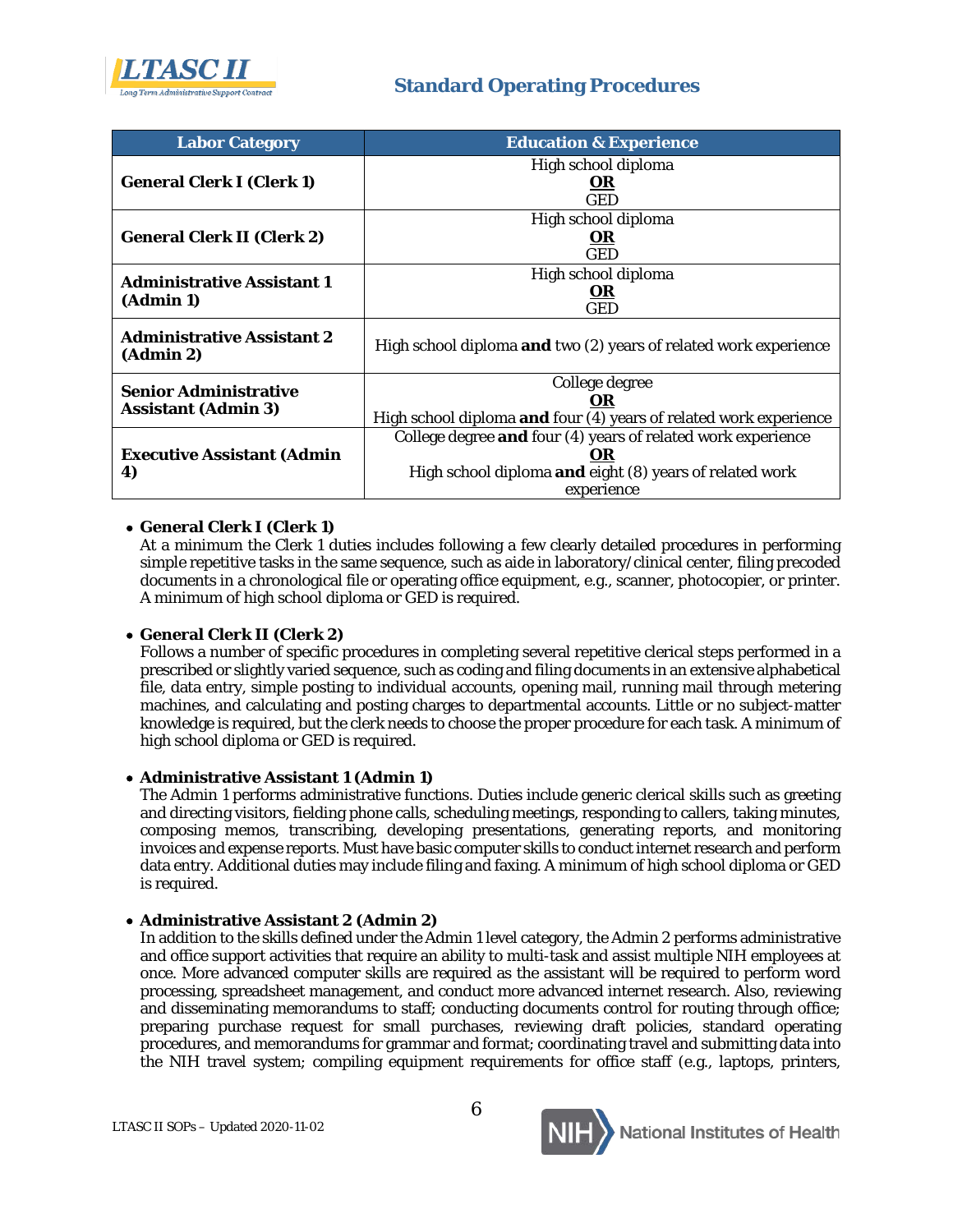

monitors); preparing training requests; and preparing matrix of office needs. Staff in this category must have a minimum of a high school diploma and two (2) years of related work experience.

#### • **Senior Administrative Assistant (Admin 3)**

In addition to the skills defined under the Admin 2 level category, the senior administrative assistant is expected to perform more complex administrative tasks and will typically be supporting senior-level staff. Responsibilities include those described for administrative assistant but require more work experience within each function. Advanced computer skills and internet research skills are required. The position requires the assistant to perform a variety of administrative functions such as creating and analyzing written documents for dissemination to leadership, compiling information for outside inquiries and reports, and developing and maintaining tracking tools to be used for reporting data. A high level of creativity is expected. Prior work in a scientific research environment for a large Federal agency, as well as a firm knowledge of business administration is desired. A college degree or a high school diploma and four (4) years of related work experience are required for this position.

#### • **Executive Assistant (Admin 4)**

The executive assistant performs administrative duties for executive management. Relieves the executive of administrative type functions in order to increase the time an executive has available for executive level responsibilities This position requires the ability to perform all tasks of the other positions, but requires advanced computer and internet research skills. May handle a wide variety of situations and conflicts involving the clerical and administrative function of the office. Responsible for confidential and time sensitive material. Prepares routine and advanced correspondence including letters, memoranda, and reports. Relies on experience and judgment to plan and accomplish goals. Candidate should have the ability to work well with all levels of management and staff. Prior experience in a scientific research environment for a large Federal agency is preferred. A comprehensive understanding of NIH, its organization and culture is also desired. A college degree and four (4) years of related work experience or a high school diploma and eight (8) years of related work experience are required.

The contract allows an administrative support position on an awarded task order to increase admin level (Clerk 1 through Admin 4) during the life of the task order. A position on a task order can graduate levels only when exercising an option year. The SOW will need to be updated to reflect additional required duties reflecting the new level. Please note that task orders are based on NIH's needs not contractor qualifications.

#### <span id="page-7-0"></span>*1.2.2 Management Labor Categories*

Every contractor under LTASC II is required to have at least one Program Manager (PM) and one Deputy Program Manager (DPM) available for this contract. These managers will act as the NIH points of contact to the contractor. A brief description of the various levels of management support, including skill requirement, is given below.

| <b>Labor Category</b>  | <b>Education &amp; Experience</b>                                    |
|------------------------|----------------------------------------------------------------------|
| <b>Program Manager</b> | College degree and five (5) years of relevant experience<br>OR       |
| (PM)                   | High school diploma and ten (10) years of relevant experience        |
| <b>Deputy Program</b>  | College degree and four (4) years of relevant experience             |
| <b>Manager (DPM)</b>   | OR<br>High school diploma and eight (8) years of relevant experience |

#### • **Program Manager (PM)**

The Program Manager will be responsible for the overall performance objectives, contract deliverables, quality control (QC), and the placement of qualified personnel on this contract. The Program Manager will serve as the contractor's authorized point of contact with NIH and shall ensure contract compliance

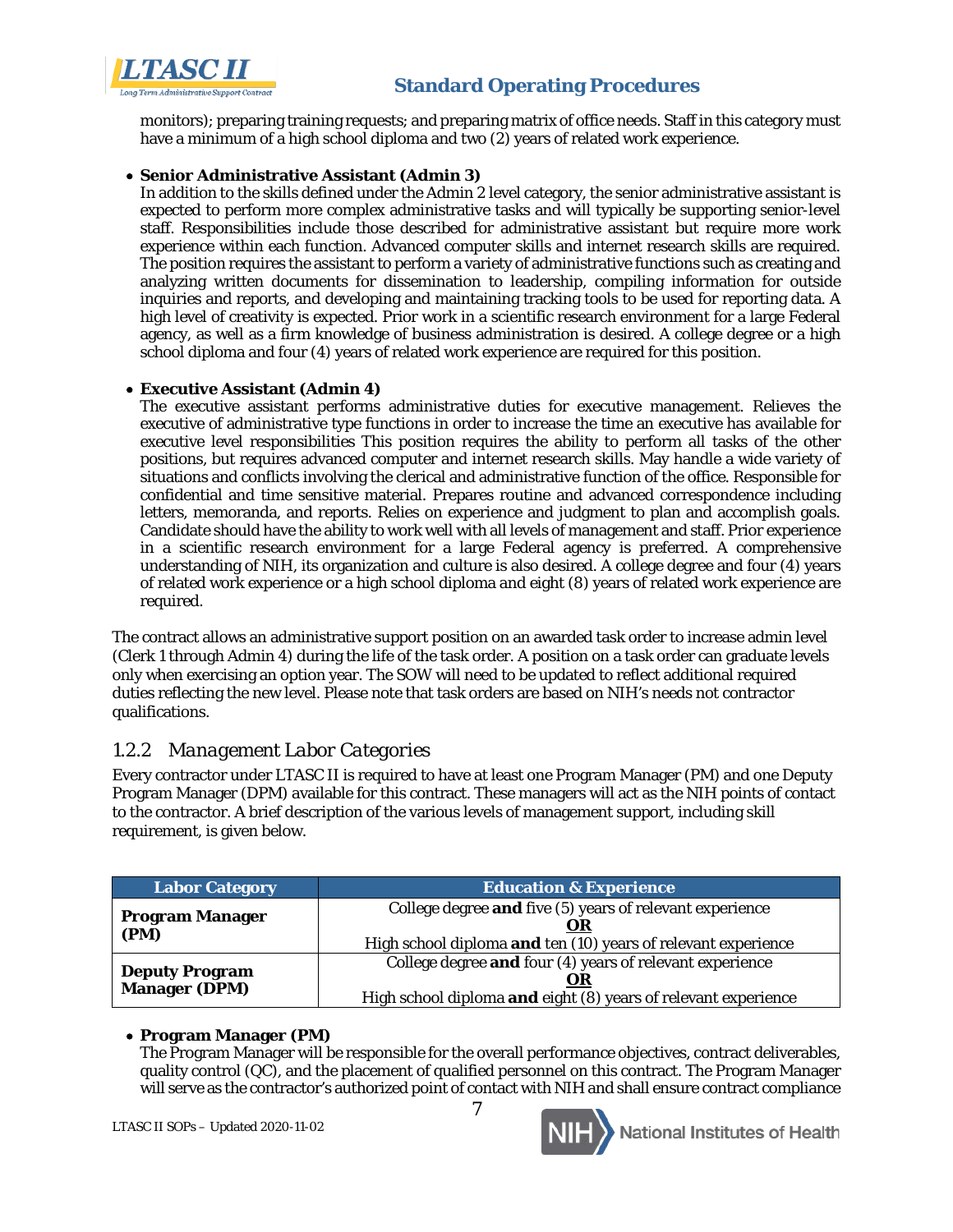

and satisfactory performance. This person requires a college degree **and** at least five (5) years of relevant experience **OR** a high school diploma **and** ten (10) years of relevant experience. Relevant experience required for this position involves program management performing tasks such as staffing, budgeting, scheduling, and client interaction. Experience in a scientific research or clinical environment or a Federal agency is preferred.

#### • **Deputy Program Manager (DPM)**

The Deputy Program Manager will manage one or more task orders depending on the contractor's management structure. The Deputy Program Manager must have a working knowledge of the contract and some degree of authority to perform the Program Manager's role for limited periods of time when the Program Manager is unavailable. The Deputy Program Manager requires a college degree **and** at least four (4) years of relevant experience **OR** a high school diploma **and** eight (8) years of relevant experience. Relevant project management experience performing tasks such as staffing, budgeting, and scheduling is required in this role. Experience in a scientific research or clinical environment or a Federal agency is preferred.

While each contractor is required to provide one PM and one DPM, additional DPMs may be involved to help manage the contract. These additional DPMs may be assigned for either of two reasons:

- 1. Based on future contract requirements, it may be necessary for a contractor to assign additional Deputy Program Manager(s) to oversee administrative support personnel either (a) not accessible to the Program Manager (i.e., at a remote location) or (b) located in a large concentration (e.g., a Deputy Program Manager may provide service to an IC where a large number of administrative support personnel are operating). Since the management structure of the contractor is critical to the performance of the contract, this assignment of additional management personnel will generally be a responsibility of the contractor, with input from NIH. If additional management personnel affect the price then approval will be necessary.
- 2. An IC may choose to request additional Deputy Program Managers on-site (at NIH facilities) or offsite (at the contractor's facilities) depending on task order requirements. For instance, if an IC would like to procure ten administrative support personnel under a task order, that IC may also wish to employ the services of a Deputy Program Manager that is dedicated to managing those ten people. In such a case, this position will be included in the pricing of the task order and the IC will have input as to whether this situation is feasible.

The Program Manager and one Deputy Program Manager shall be available for assignment to this contract on the effective date of the first task order award, and remain in their respective positions a minimum of twelve (12) months. However, the Program Manager and the Deputy Program Manager are not required to be designated full-time on this contract when off-site. The number of contractor personnel and workload required shall determine the extent of time the Program Manager and Deputy Program Manager dedicate to this contract. Either the Program Manager or the Deputy Program Manager shall be available for consultation during regular business hours.

# <span id="page-8-0"></span>1.3 Services

Since the administrative support function for this requirement is decentralized across NIH, each of the Agency's 27 ICs, and the operating units under the ICs, may have slightly different needs. The following grouping of activities has been developed to indicate the types of services administrative support personnel working under a contractor must be able to provide for this contract. It is important to note that the services are grouped based on similar tasks and not based on individual positions. Administrative support personnel in any labor category may be expected to perform some, many, or all of the services listed below; however, duties may not be limited to the services detailed.

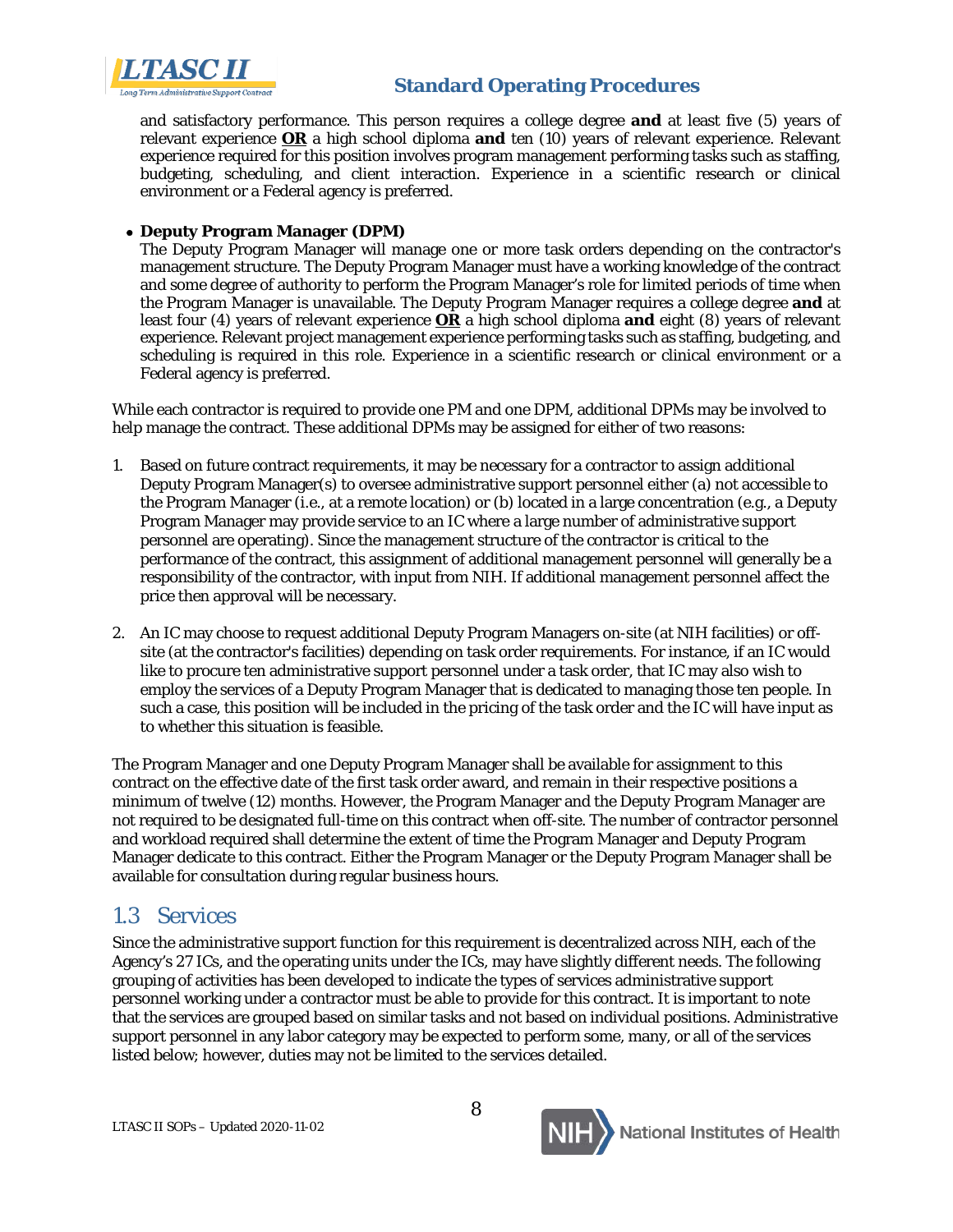

| <b>Administrative Tasks for General Office Support Services</b>                                         |
|---------------------------------------------------------------------------------------------------------|
| Assembling, copying, faxing and scanning a variety of materials and ensuring proper distribution of     |
|                                                                                                         |
| copies as required                                                                                      |
| Maintaining a variety of office logs and files                                                          |
| Maintaining calendars                                                                                   |
| Managing complex schedules and calendars                                                                |
| Greeting visitors, answering the main office phone, and taking messages as required                     |
| Maintaining main staff directories                                                                      |
| Preparing, writing, and editing a variety of correspondence including letters and memos                 |
| Preparing, creating, formatting, and editing spreadsheets, presentations, and charts                    |
| Assisting with performing searches of electronic and hardcopy files and databases for records,          |
| supportive data, and historical documents                                                               |
| Assisting in preparing or drafting initial correspondence in response to requests and in preparing an   |
| array of other documents for release in response to requests                                            |
| Responding to first line inquiries from a wide variety of key public, internal, and external            |
| constituencies                                                                                          |
| <b>Administrative Tasks for Services Support</b>                                                        |
| Submitting and following up on requests for services (i.e. telephone, key request, and help desk, etc.) |
| Arranging for housekeeping, facility, and vehicle services                                              |
| Ensuring office equipment is maintained and functional                                                  |
|                                                                                                         |
| <b>Administrative Tasks for Travel Support Services</b>                                                 |
| Preparing all types of travel orders using the official travel system                                   |
| Preparing vouchers and making travel arrangements                                                       |
| Answering/Researching general travel related questions                                                  |
| Maintaining travel associated files                                                                     |
| <b>Administrative Tasks for Meeting Support Services</b>                                                |
| Organizing and supporting workshops and meetings                                                        |
| Coordinating with NIH travel office to make travel arrangements                                         |
| Preparing notebooks, invitations, agendas, and support documents                                        |
| <b>Reserving space for meetings</b>                                                                     |
| Coordinating logistical and administrative arrangements for guest speakers and meeting attendees        |
| Providing administrative support during meetings, including arranging for audiovisual displays, taking  |
| meeting minutes, and following up with summary minutes or reports from meetings                         |
| <b>Administrative Tasks for Mail Support Services</b>                                                   |
| Receiving and processing incoming mail including preparing requests for FedEx shipments, UPS, and       |
| other priority mail services, and couriers                                                              |
| <b>Administrative Tasks for Procurement Support Services</b>                                            |
| Preparing purchase requests for office supplies                                                         |
|                                                                                                         |
| Preparing purchase requests for office equipment and services                                           |
| Answering questions and investigating discrepancies related to purchases                                |
| Entering payment information into internal and external administrative databases                        |
| Assisting with tracking and maintaining associated files related to purchases                           |
| <b>Administrative Tasks for Property Management Support Services</b>                                    |
| Requesting property passes and property transfers                                                       |
| Answering questions, assisting with tracking, and maintaining associated files                          |
| Managing office Self Service Store accounts for office products                                         |
| <b>Administrative Tasks for Personnel Support Services</b>                                              |
| Preparing personnel packages as needed                                                                  |
| Assisting with various logistics required for faculty recruitments                                      |
| Processing and entering training requests                                                               |
| Assisting with updating of Curriculum Vitaes (CVs), bibliographies, bio sketches, and annual reports    |
| <b>Administrative Tasks for Publication Support Services</b>                                            |

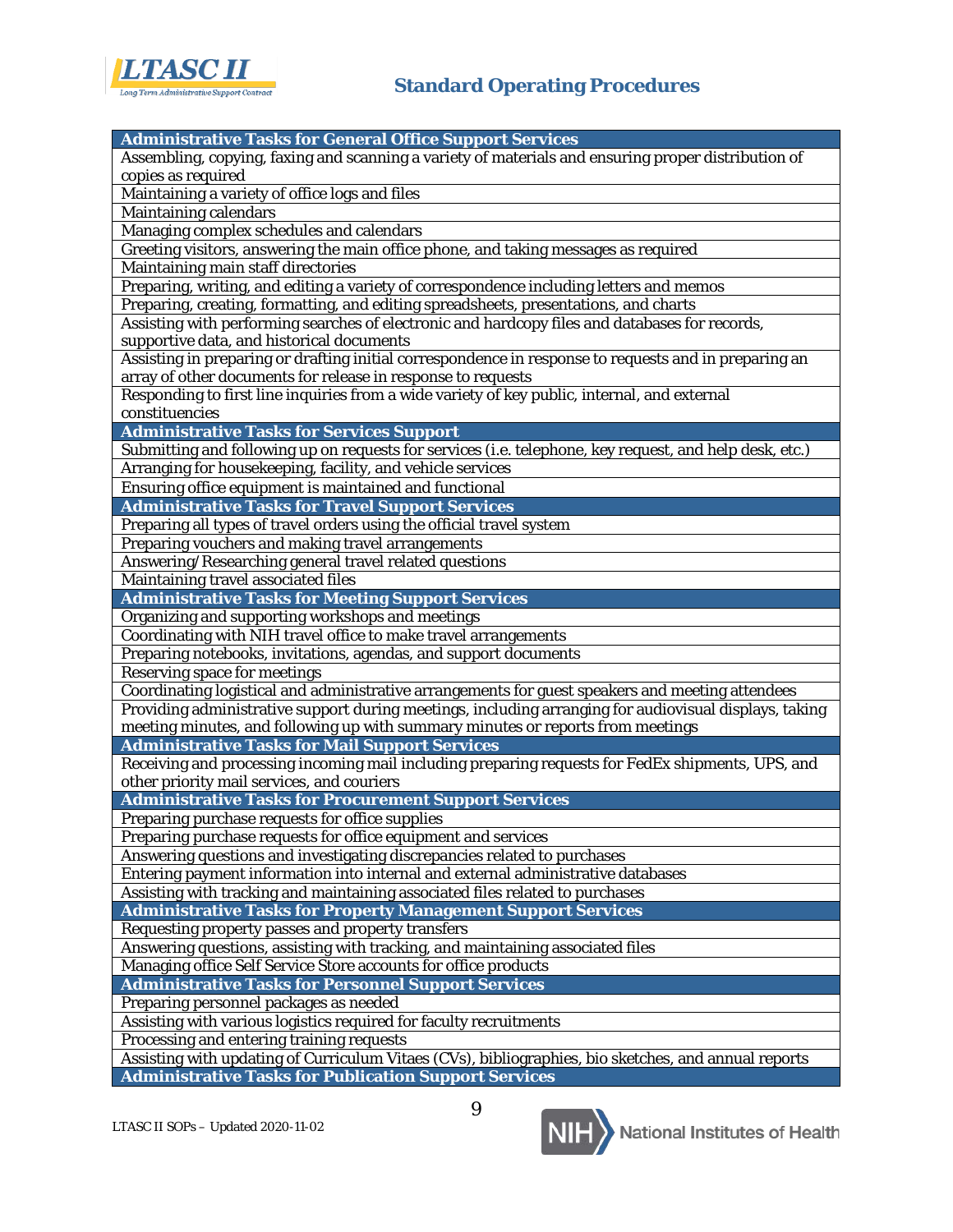

Providing assistance with manuscript preparation and editing

Assisting with manuscript tracking and manuscript submissions

Scanning journal articles, establishing PDF formatted files of articles, and updating manuscript tracking databases, filing books, journals, and articles

# <span id="page-10-0"></span>1.4 Minimum Duration of Task Order Awards

The LTASC II vehicle is for long-term administrative support, not temporary services. Use of this contract vehicle shall be reserved for acquisition of administrative support needed for a minimum of twelve (12) months. The life of the LTASC II vehicle is one (1) base year and four (4) one-year option periods. Task order option periods are for one year. Task orders awarded during the life of the LTASC II vehicle will be permitted to continue up to 364 days after the LTASC II vehicle expires following LTASC II option year 4. If a task order is awarded during LTASC II's final year, option year 4, the task order will have only a base year (no options) and no funding can be added to the task order after the LTASC II vehicle expires. Refer to the table and example scenario below for assistance in determining the maximum duration of task orders awarded under the contract.

| <b>Task Order Award</b><br><b>Period</b>                               | <b>Minimum Period of</b><br><b>Performance for Task</b><br><b>Order</b> | <b>Maximum Period of Performance for</b><br><b>Task Order</b>                                                  |
|------------------------------------------------------------------------|-------------------------------------------------------------------------|----------------------------------------------------------------------------------------------------------------|
| Between date of LTASC II<br>Award and end of LTASC<br>II option year 3 | $12$ months <sup>*</sup>                                                | One year base with up to four options<br>through 364 days after the end of LTASC II<br>contract option year 4* |
| During LTASC II option<br>year 4                                       | $12$ months <sup>*</sup>                                                | Through 364 days after the end of LTASC<br>II contract option year 4*                                          |

\* Note, the contract with any LTASC II contractor can be terminated at any point during the period of performance of this contract. If this event occurs, all task orders will also be terminated.

Figure 1.1 provides an example scenario demonstrating the timing of task orders issued under the LTASC II vehicle.



*Figure 1.1: LTASC II Task Order Timing Example*

10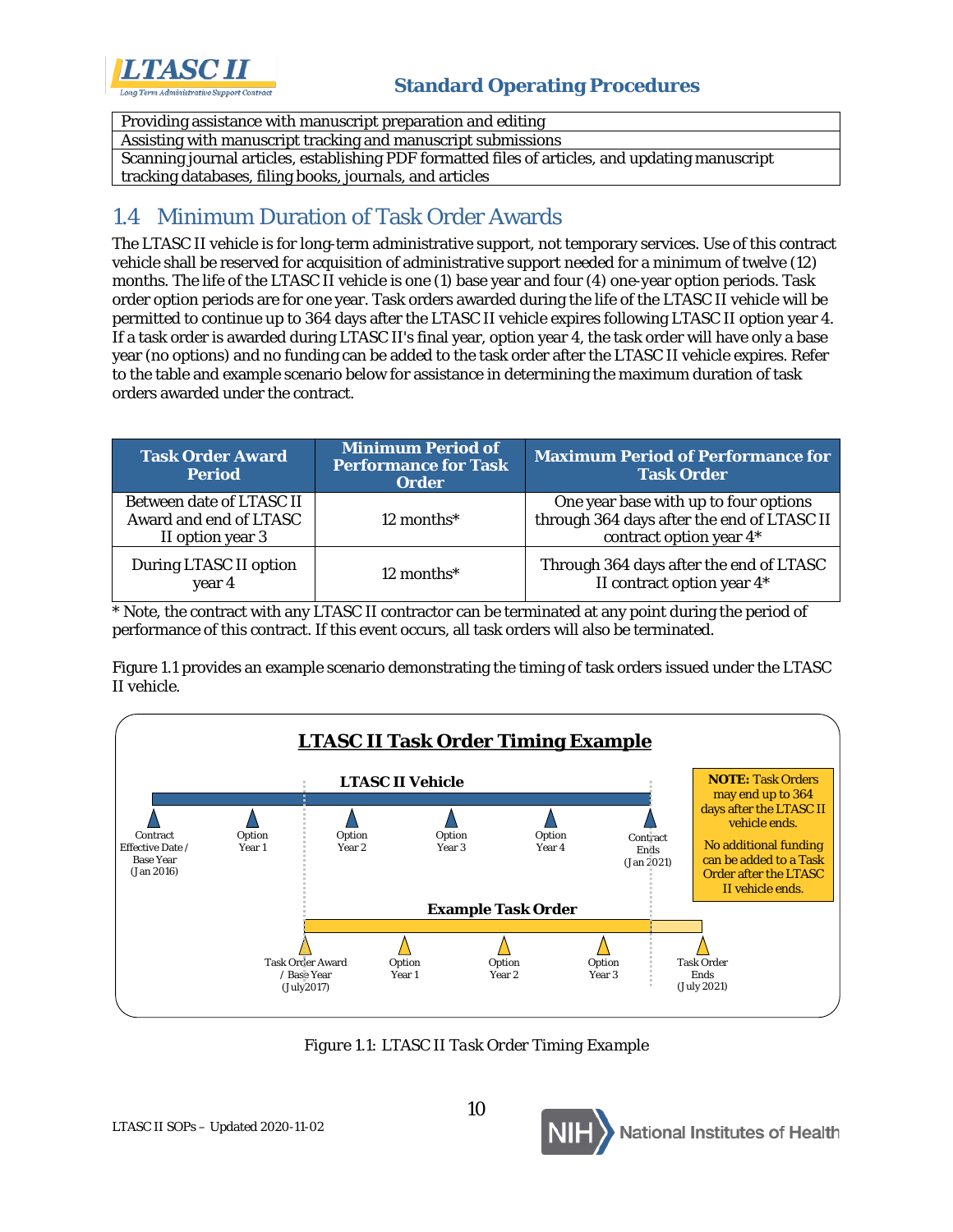

This graphic illustrates an example task order issued in July 2017, during LTASC II option year 1. The period of performance for the final task order option year for the example task order may run until July 2021. Though task orders may continue up to 364 days after the LTASC II vehicle ends, no funding can be added to existing task orders and no new task orders or option years can be initiated after the end of the LTASC II vehicle.

# <span id="page-11-0"></span>1.5 Task Orders

All requirements will be fulfilled under task orders. Task orders may include a single administrative support position or multiple administrative support positions. The task order will provide detail of the specific tasks that will be required and the labor category of the position(s). For each task order, the contractor shall perform initial interviews, reference checks, and other preliminary hiring functions prior to submitting one (1) to three (3) resumes of personnel suited to each position for evaluation. In addition, the contractor shall submit a basic business proposal for the task order. Federal personnel will not be able to interview candidates submitted by the contractor.

Details describing the process for initiating a task order are described in Section 3. For details on how to create a task order in the electronic Government Ordering System (eGOS) refer to th[e Customer eGOS](http://ltasc.od.nih.gov/LTASCII_Customer_eGOS_Manual.pdf)  [Manual](http://ltasc.od.nih.gov/LTASCII_Customer_eGOS_Manual.pdf) on the LTASC II Website.

### <span id="page-11-1"></span>1.6 Rates

Depending on the requirement established in the Task Order Request Package outlined in Section 3.1, the business proposal will be based on either a fixed price or labor hour task order type. Fixed price contracts will be used when the expected number of hours that contractor personnel will work is known. Labor hour means that the ordering office will be billed on a monthly basis using the rate(s) prescribed in the contract for labor that meets the qualifications for the specified labor categories.

Fixed price task orders are encouraged because they provide the maximum incentive for the contractor to control costs and perform effectively while exposing the government to the least risk.

Labor Hour task orders require a Determination and Findings (D&F) document which will be approved within the contracting office if the task order is for three years or less and by the Head of Contracting Activity (HCA) if over three years. This type of task order would generally be used if the number of hours the administrative support personnel will be working is not known.

The contractor may choose to discount the negotiated contract hourly rates at the task order level, but shall not exceed the rates established in the LTASC II vehicle for any task order.

# <span id="page-11-2"></span>1.7 LTASC II Resources

There are LTASC II resources available to help work with this vehicle, including an informational website located at http://LTASC.od.nih.gov, an electronic Government Ordering System (eGOS) to assist users in creating a TORP, and an LTASC II Solutions Center that can be reached at 301-435-5468 or by email using LTASCII@mail.nih.gov.

# <span id="page-11-3"></span>1.8 Classified Material

A Task Order Request Package will contain only unclassified material, regardless of the level of classification of the work to be performed under the task order.

The customer is responsible for ensuring that proprietary information contained in the contractors' proposals is protected from unauthorized disclosure. It is the contractors' responsibility to ensure that all proprietary information is appropriately marked.

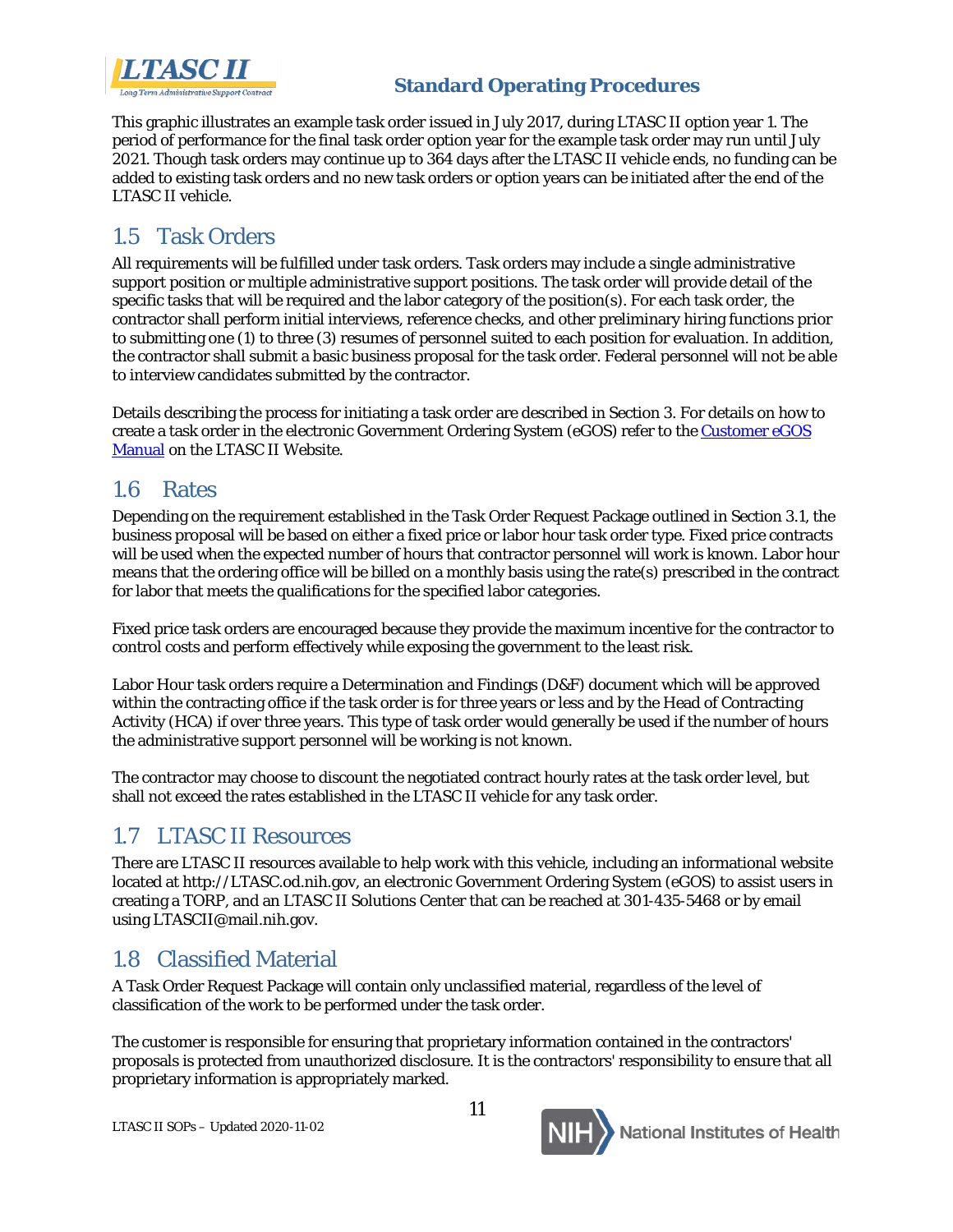

# <span id="page-12-1"></span>1.9 LTASC II Usage Assessments

This contract is designed primarily for NIH wide usage. However, limited use by HHS OPDIV's and STAFDIV's may be allowed with agreement from the OLAO Associate Director. For external customers (outside of NIH) to use the LTASC II Contracts, there will be an assessment collected via an Interagency Agreement (IAA) between the requesting agency and the NIH. The assessment, which will be a percentage of the estimated dollar amount of award, will be determined by whether the order is unassisted or assisted.

An unassisted order is one where the requesting agency uses its own contracting shop/contracting officer (this includes HHS/PSC). The assessment for an unassisted order is 0.5%.

An assisted order would be a task order administrated by this office, meaning NIH/OLAO would serve as the contracting shop/contracting officer. For assisted orders, there will be an additional 2% assessed making the total assessment for an assisted order 2.5% (0.5% to use the vehicle + 2% for NIH/OLAO serving as the contracting shop/contracting officer).

Our office requests the Memorandum of Understanding (MOU) and Interagency Agreement (IAA) forms 7600 A and B in order to begin the task order process. Please provide the MOU and IAA to the LTASC II Support Team when you submit the Task Order Request Package (TORP) in eGOS. Your TORP will be released to the contractors once a complete package (including the MOU and draft 7600 A and B forms) is received.

The IAA will need to be fully executed, with all documents signed and CAN numbers received, prior to the award of the task order.

# <span id="page-12-2"></span>1.10 Supporting Documentation Submission

The preferred channel for delivery of all correspondence to the LTASC II Contracting Officer is electronic via e-mail [\(LTASCII@mail.nih.gov\)](mailto:LTASCII@mail.nih.gov). Microsoft Word is the preferred format for all text documents. All spreadsheets should be submitted in Microsoft Excel. PDFs are also acceptable.

<span id="page-12-0"></span>Documents related to the competition of a particular TORP will be handled through the electronic Government Ordering System (eGOS).

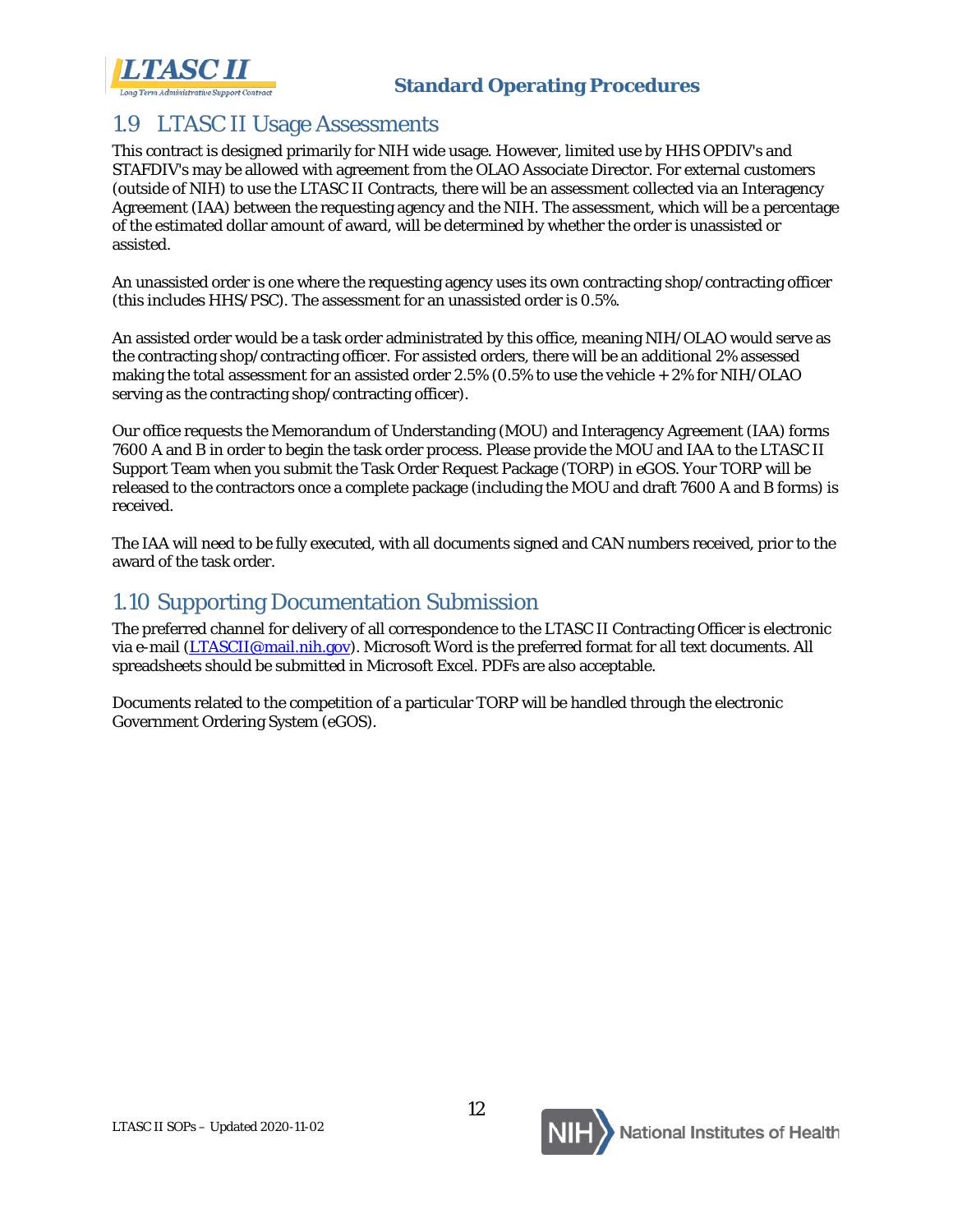

# <span id="page-13-0"></span>**2. ROLES AND RESPONSIBILITIES**

The primary roles supporting the LTASC II contract and task orders on behalf of the NIH are:

- LTASC II Program Support Team
	- o LTASC II Contracting Officer (CO)
	- o LTASC II Contracting Officer's Representative (COR)
- Customer
	- o Task Order CO (located in the requesting IC's Office of Acquisition/COAC)
	- o Task Order COR

Each will play a significant role in the maintenance of the LTASC II contract as well as the initiation, tracking, and close-out of each task order. Responsibilities are outlined in the following sections and again later in the task order procedures.



*Figure 2.1: Primary LTASC II Roles*

# <span id="page-13-1"></span>2.1 LTASC II Program Support Team

The Office of Logistics and Acquisition Operations (OLAO) has established the LTASC II Program Support Team to provide contract-level **management and oversight for the LTASC II vehicle**. The LTASC II COR within OLAO has been designated to oversee and manage the contract with support from the LTASC II Contracting Officer. While individual task orders will include guidelines specific to the performance of the requirements of that TO, the overall contractual relationship between NIH and contractors is maintained by the LTASC II Program Support Team.

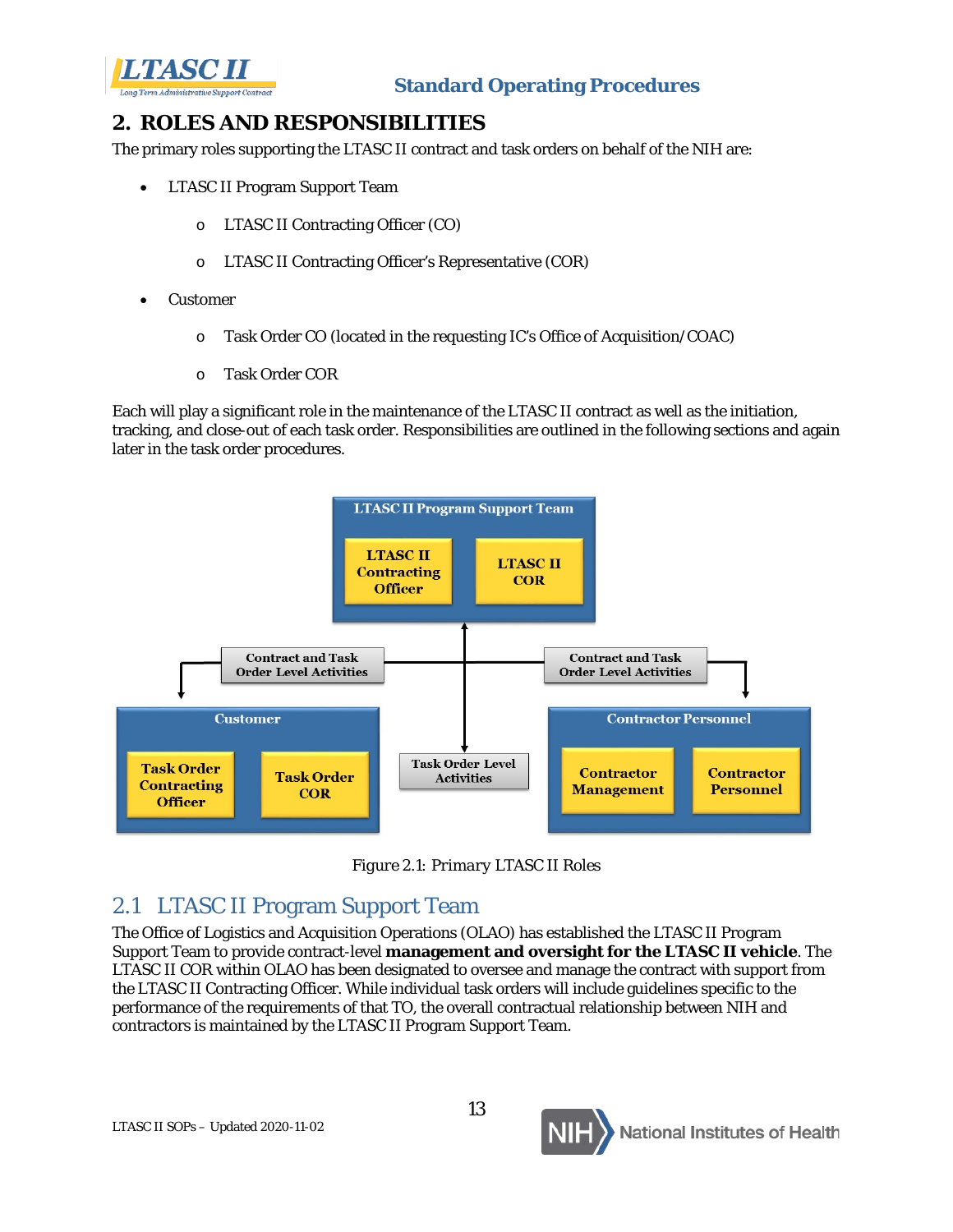

# <span id="page-14-0"></span>*2.1.1 LTASC II Contracting Officer*



The LTASC II Contracting Officer will have the authority to act as an agent of the Government under this contract. Only the LTASC II Contracting Officer has authority to:

- (1) direct or negotiate any changes in the Statement of Work or specifications of the **LTASC II vehicle**;
- (2) modify or extend the period of performance;
- (3) change the delivery schedule;
- (4) otherwise change any terms and conditions of this contract;
- (5) concur with any exceptions to the Fair Opportunity Process; and
- (6) perform contract administration duties such as exercising option years and contract close-out functions.

Other responsibilities of the LTASC II Contracting Officer include:

- (1) receiving TORP packages from LTASC II customers;
- (2) reviewing TORPs and releasing TORPs to all contractors;
- (3) reviewing Q&A and releasing Q&A to all contractors;
- (4) concurring on Selection Recommendation Documents (SRDs);
- (5) announcing task order awards; and
- (6) acting as the point of contact for contractual issues related to the LTASC II vehicle.

The LTASC II Contracting Officer will serve as the primary point of contact for this contract.

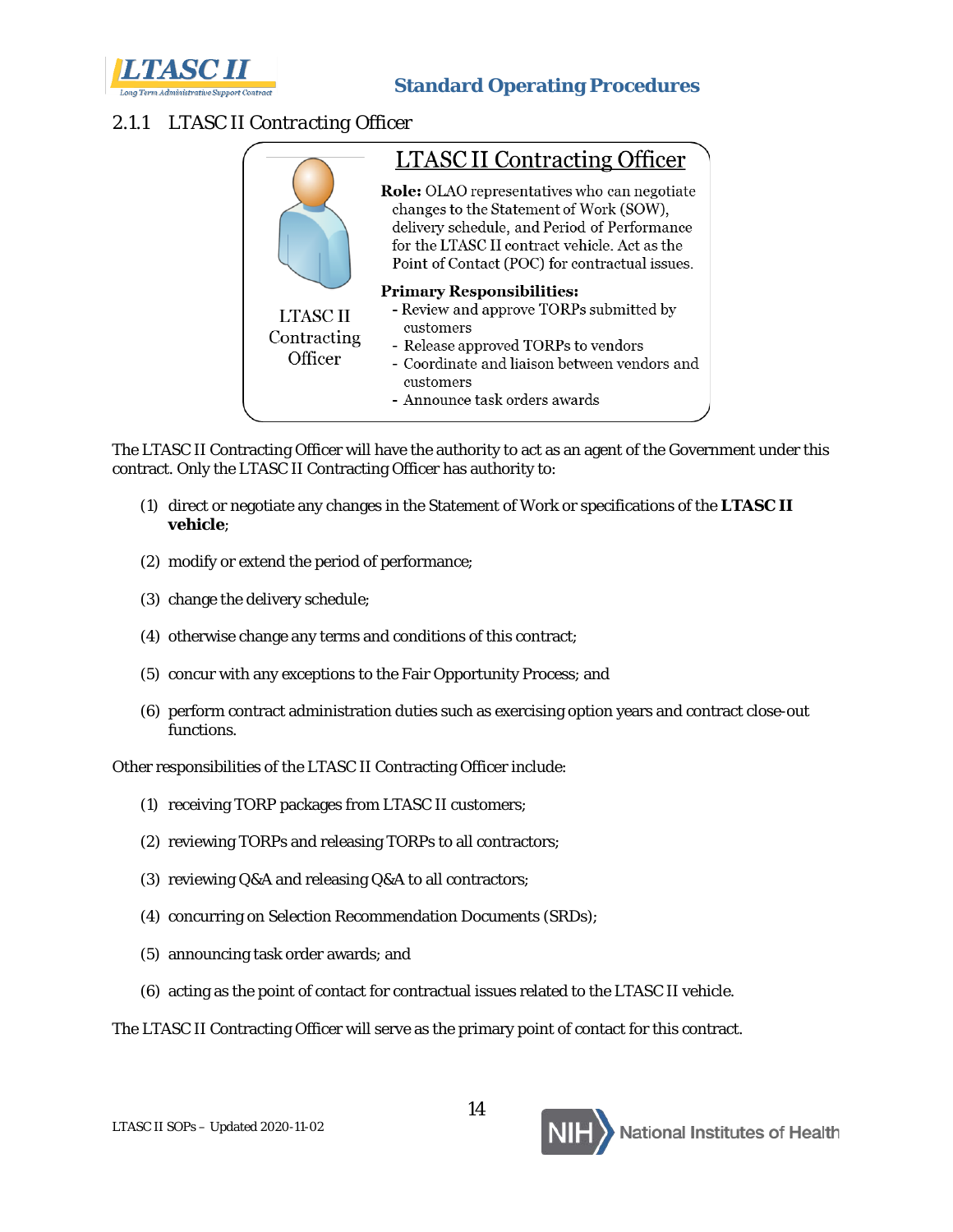

# <span id="page-15-0"></span>*2.1.2 LTASC II COR*



The LTASC II COR within OLAO shall act as the LTASC II Contracting Officer's Representative for the purpose of the LTASC II vehicle. The LTASC II COR is responsible for:

- (1) monitoring the contractors' technical progress, including the surveillance and assessment of performance, and recommending changes in requirements to the LTASC II Contracting Officer;
- (2) interpreting the Statement of Work and any other technical performance requirement;
- (3) performing technical evaluation as required;
- (4) performing technical inspections and acceptance required by this contract; and
- (5) assisting in the resolution of technical problems encountered during performance.

Additional duties include

- (1) logging and maintaining records of all task orders; and
- (2) tracking and guiding contract performance over the life of the LTASC II vehicle.

# <span id="page-15-1"></span>2.2 Customer: Task Order Contracting Officer & COR

Task orders will be used to define and obtain services under the LTASC II vehicle and each task order is expected to have differing requirements based on the unique needs of the customer. The roles listed below describe NIH personnel who will be responsible for the **procurement and oversight of task orders**. People in these roles are considered to be "customers" of the LTASC II vehicle.

### <span id="page-15-2"></span>*2.2.1 Task Order Contracting Officer*

The Task Order Contracting Officer will be the representative of an NIH Consolidated Operations Acquisition Center (COAC) and will have the authority to act as an agent of the Government under a particular task order.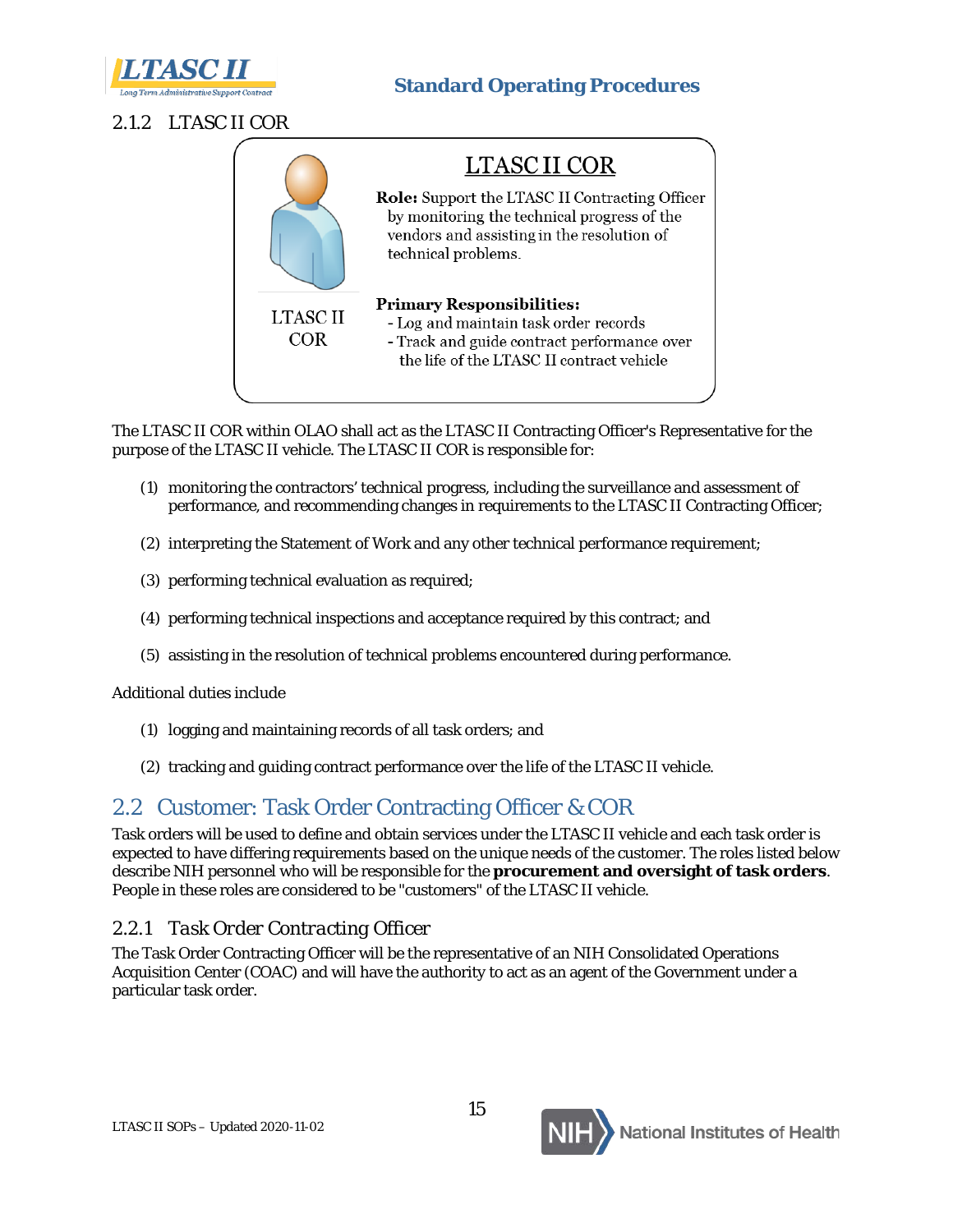

|  |                                      | <b>Task Order Contracting Officer</b><br>Role: The Task Order CO will have the authority to act<br>as an agent of the Government under a particular<br>task order and have the right to negotiate changes to<br>the Statement of Work. The Task Order CO will<br>support the Task Order COR through the task order<br>process. |
|--|--------------------------------------|--------------------------------------------------------------------------------------------------------------------------------------------------------------------------------------------------------------------------------------------------------------------------------------------------------------------------------|
|  | Task Order<br>Contracting<br>Officer | <b>Primary Responsibilities:</b><br>- Submit TORP to LTASC II CO and COR<br>- Assist in the task order proposal evaluation<br>- Monitor and assess task order performance<br>- Responsible for all pre-award, award,<br>administration, and close-out activities                                                               |

The Task Order Contracting Officer has authority to:

- (1) direct or negotiate any changes in the Statement of Work or specifications of a **task order**;
- (2) modify or extend the period of performance of the task order;
- (3) change the delivery schedule;
- (4) otherwise change any terms and conditions of a particular task order; and
- (5) create and gain approval for the exceptions to the Fair Opportunity Process.

Additional responsibilities of Task Order Contracting Officer include:

- (1) submitting the TORP to the LTASC II Contracting Officer;
- (2) executing the determination and findings (D&F) per FAR 16.602 for each task order placed on a labor-hour basis (note: additional approval is required for contracts expected to extend beyond three years);
- (3) collaborating with the Task Order COR in the evaluation of proposals;
- (4) signing the Selection Recommendation Document (SRD);
- (5) creating and awarding a task order;
- (6) submitting award documents to the LTASC II Program Support Team;
- (7) reviewing modifications to the task order;
- (8) monitoring and assessing the contractor's task order performance; and
- (9) signing acceptance of the final product or completed statement, and performing general task order initiation and close-out tasks.

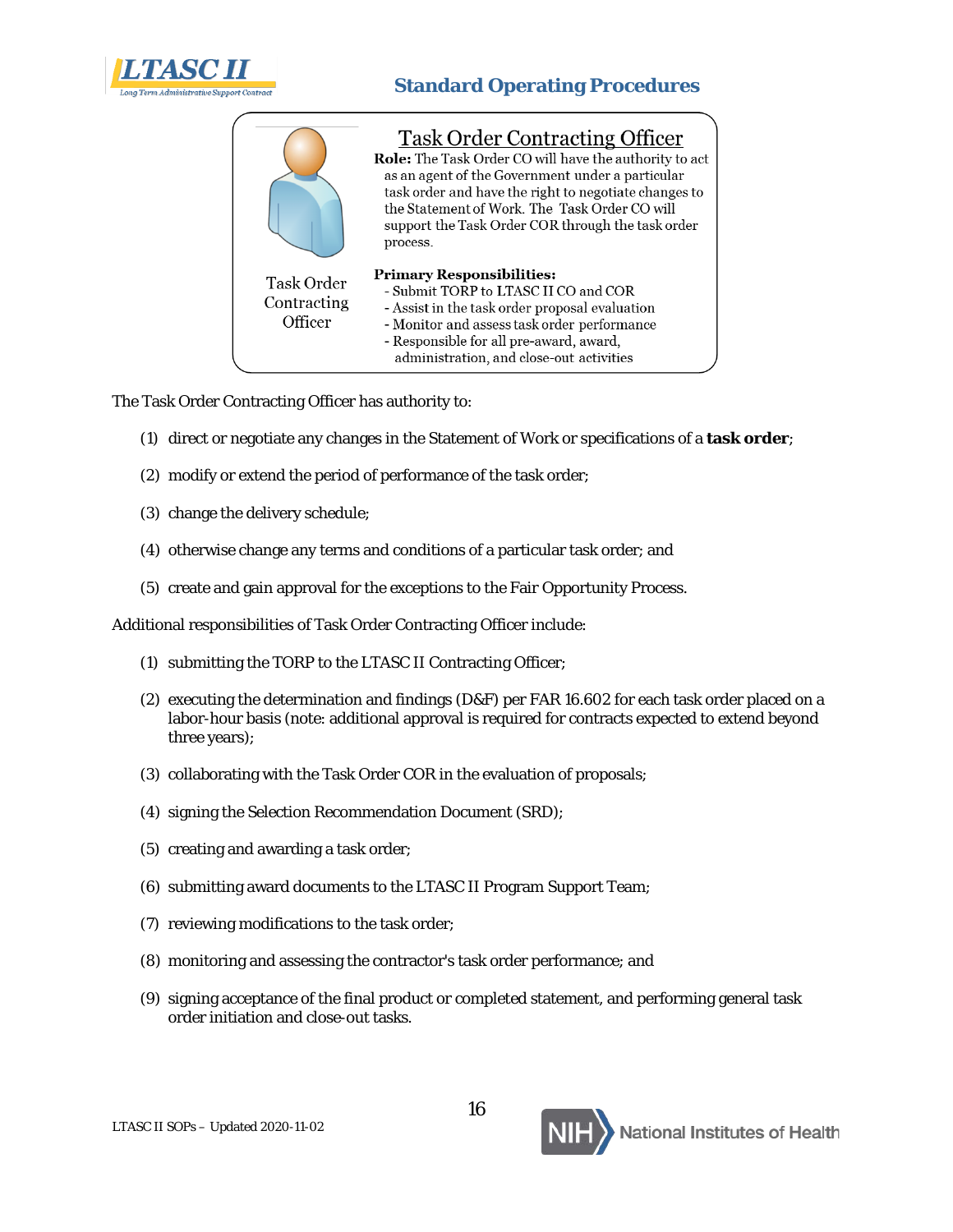

#### <span id="page-17-1"></span>*2.2.2 Task Order COR*

The Task Order COR will typically be the individual requiring the services offered under the LTASC II vehicle, or may be a designee within the IC requiring the service. The Task Order COR will be a certified COR. With assistance from Task Order Contracting Officer, the Task Order COR will develop the requirement and will represent the Government as the main interface between NIH and the contractor during the delivery of services.



The Task Order COR is responsible for:

- (1) monitoring the contractor's technical progress on a **task order**;
- (2) collaborating with Task Order Contracting Officer in the evaluation of proposals;
- (3) completing formal contractor performance evaluations as required by the LTASC II Program Support Team;
- (4) interpreting the Statement of Work and any other technical performance requirements of a task order;
- (5) performing technical evaluation as required;
- (6) performing technical inspections and acceptance required by a task order; and
- (7) assisting in the resolution of technical problems encountered during performance.

Additional Duties of the Task Order COR include:

- (1) working with Task Order Contracting Officer to draft the Task Order Request Package (TORP);
- (2) providing direction to the contractor's management staff to facilitate task order performance; and
- <span id="page-17-0"></span>(3) monitoring performance over the life of the task order.

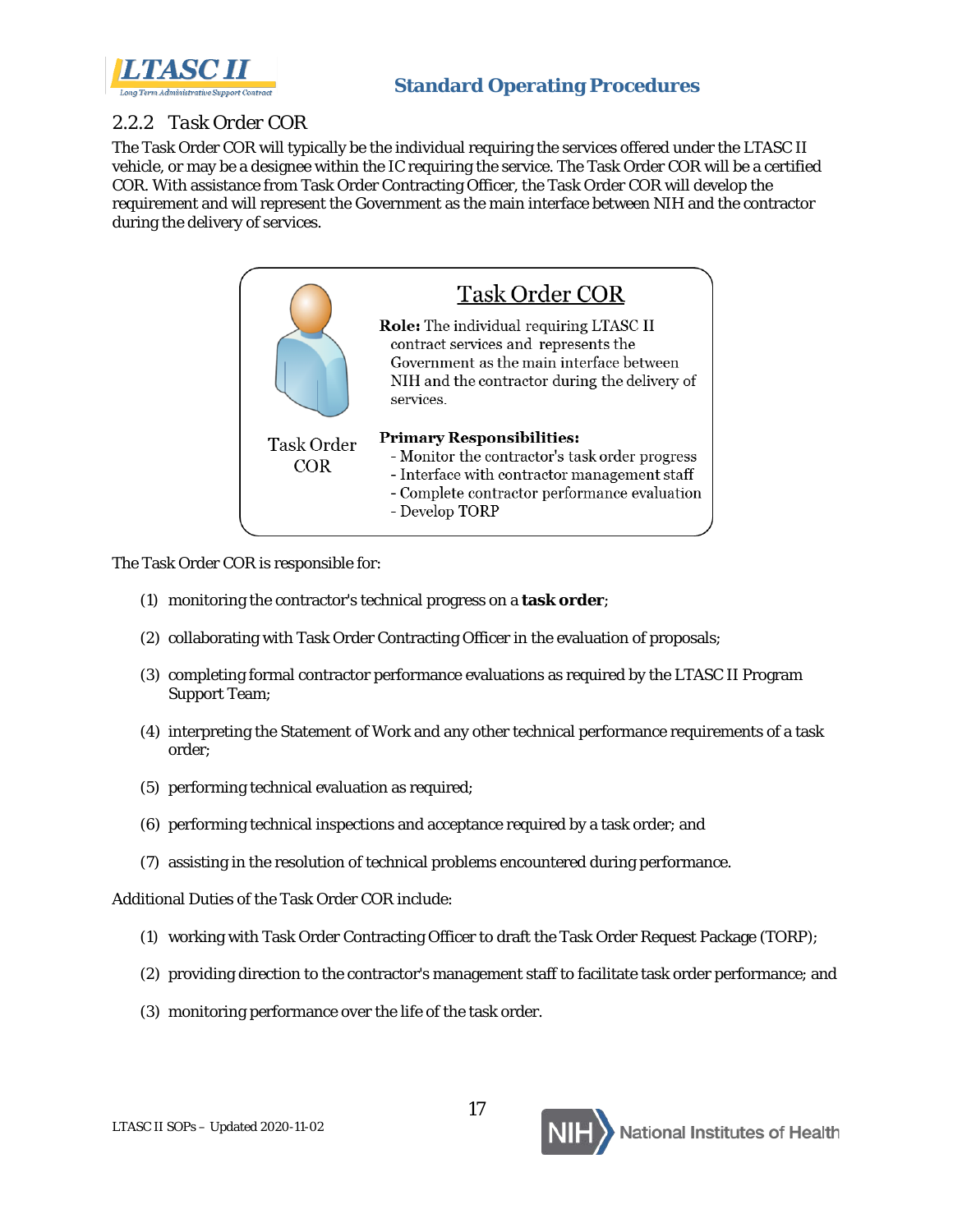

# <span id="page-18-0"></span>**3. TASK ORDER PROCEDURES**

Task Orders will need to be issued to procure services under the LTASC II contract vehicle. This section describes the details of the task order creation, award, and management. For streamlined instructions about how to create a task order in the LTASC II eGOS system, refer to the [Customer eGOS Manual](http://ltasc.od.nih.gov/LTASCII_Customer_eGOS_Manual.pdf) on the LTASC II website.

In accordance with Federal Acquisition Streamlining Act (FASA) and Federal Acquisition Regulations (FAR), section 16.505(b), each contractor will be provided a fair opportunity to be considered for each order in excess of \$3000 unless one of the conditions in FAR 16.505(b)(2) applies.

The figure below charts the Task Order Process Flow from initiation of the requirement through task order close-out, mapping each step to the party primarily responsible for completing the required activities. A more detailed description of the activities occurring at each step is provided in subsequent sections of these guidelines.



18 *Figure 3.1: LTASC II Task Order Process Flow*

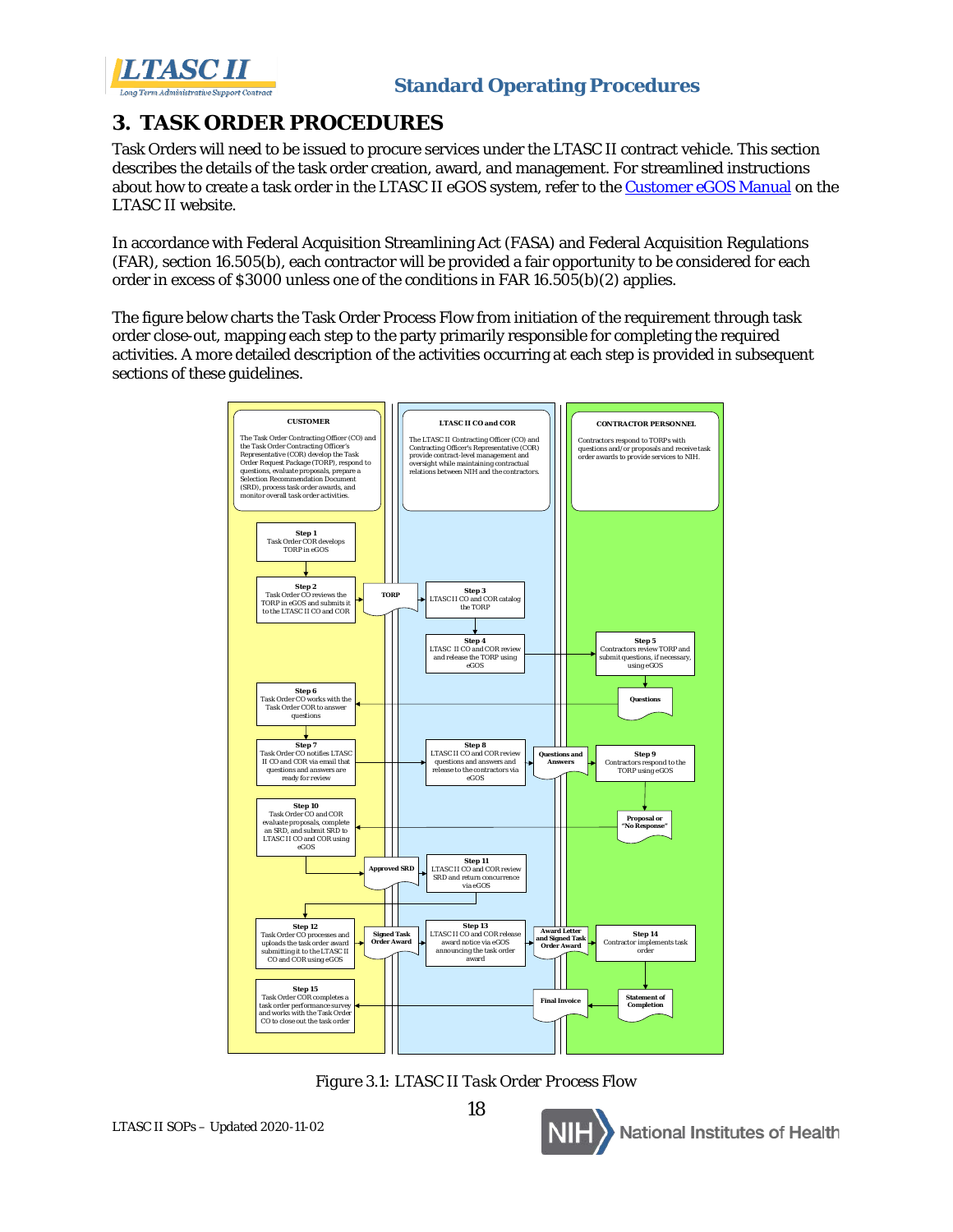



# <span id="page-19-0"></span>**Presolicitation**

# 3.1 Step 1 - Task Order Contracting Officer's Representative (COR) develops TORP

When an NIH IC determines a need exists for administrative support services, a Task Order COR and Task Order Contracting Officer (CO) will first be identified. The Task Order COR may or may not be the requestor for services, but must be Federal Acquisition Certification (FAC)-COR certified. Similarly, the Task Order CO must be FAC-C certified. Before creating a Task Order Request Package, the Task Order COR and CO should review the LTASC II Contract that can be found on the LTASC II Website (http://ltasc.od.nih.gov).

The Task Order COR will create a TORP using the electronic Government ordering system (eGOS). **All Task Order CORs must coordinate the internal administrative review and management of their respective task orders as defined within these procedures with their Task Order CO.**

The TORP will include (1) a completed eGOS TORP Form, (2) a completed Statement of Work (SOW) template, (3) Independent Government Cost Estimate (IGCE) (not released to contractors), (4) Determination and Findings for any labor hour type task orders., (5) the anticipated period of performance, (6) any applicable Government Furnished Equipment or Government Furnished Information (GFE/GFI), (7) evaluation criteria (criteria may include management infrastructure, recruitment and retention plan, related experience, key personnel, and price), and either a (8) funding memo (evidence that funding is available) for task order that have a total value (base year plus option years) less than \$250,000 or (9) an Acquisition Plan for task orders that have a total value greater than \$250,000.

Task Order COR will coordinate with the Task Order CO. **The TORP must be reviewed and submitted in eGOS by the Task Order CO.**



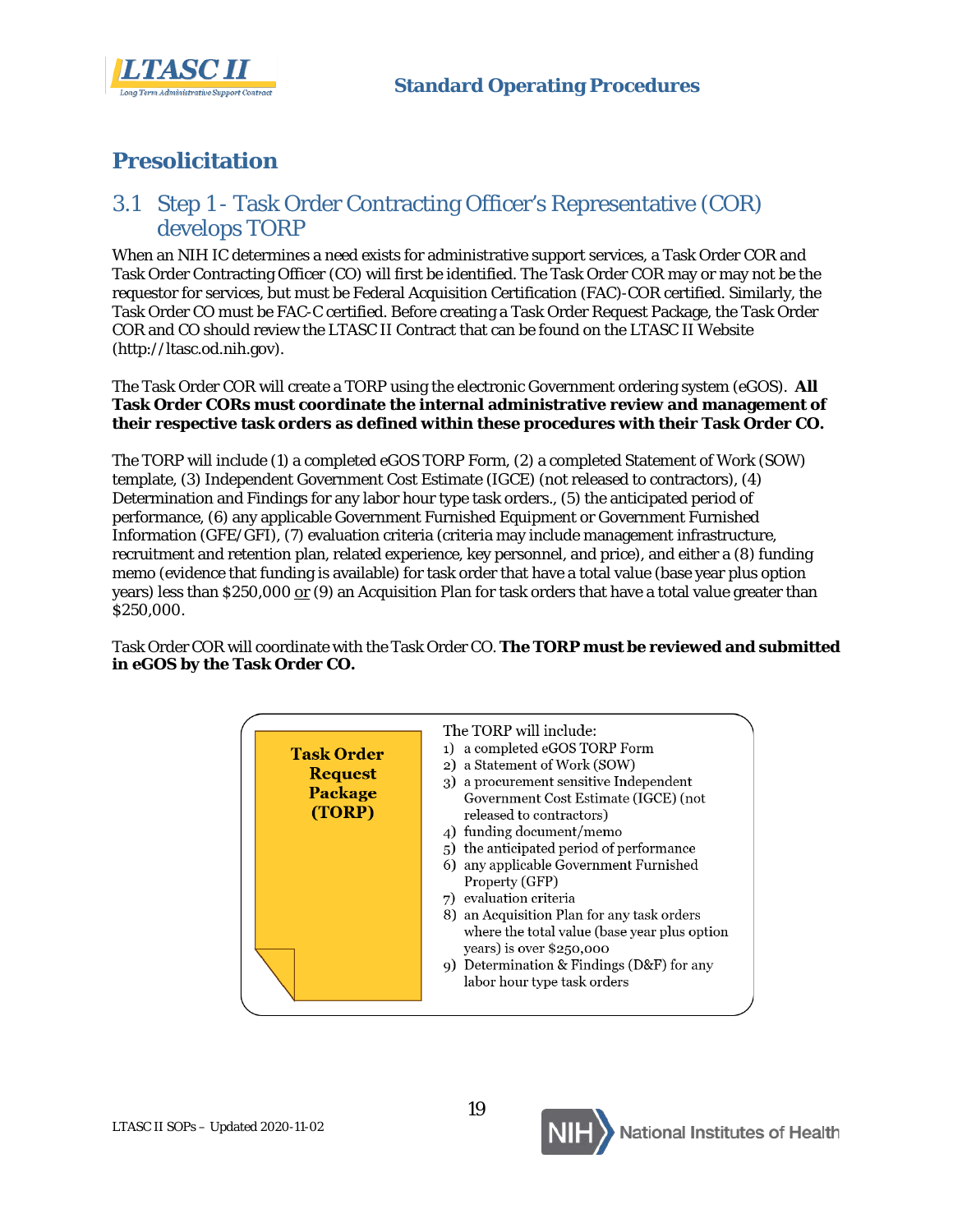

# <span id="page-20-0"></span>3.2 Step 2 - Task Order CO reviews the TORP in eGOS and submits it to the LTASC II CO and COR

Upon review and acceptance, the Task Order CO will submit the TORP via eGOS to the LTASC II CO and COR for review.

# <span id="page-20-1"></span>3.3 Step 3 - LTASC II CO and COR catalog the TORP

The LTASC II CO and COR will catalog the TORP. The TORP number assigned by the eGOS system will serve as the task order tracking number. When submitting or sending any documents or e-mails, the Task Order CO shall reference the TORP number (e.g., subject line for e-mails, headers for documents).

# <span id="page-20-2"></span>**Solicitation and Award**

### 3.4 Step 4 - LTASC II CO and COR review and release the TORP using eGOS

The LTASC II CO and COR will review the TORP for completion and scope. Any issues with the TORP will be resolved with the Task Order CO and COR. TORPs requiring revisions will be returned by the LTASC II CO and COR via eGOS. After review and approval, the LTASC II CO and COR will release the TORP to all contractors via eGOS. The TORP does not commit NIH to pay any costs incurred in the submission of any proposal, nor does it commit NIH to award a task order for such services. NIH intends for each TORP to be negotiated into a resulting task order; however, there is no guarantee that a task order will be issued in every case.

# <span id="page-20-3"></span>3.5 Step 5 - Contractors review TORP and submit questions if necessary, using eGOS

Upon notification of the TORP, all contractors will have the opportunity to review the requirement in eGOS and submit questions requiring clarification. Contractors shall submit all questions to the Task Order CO via eGOS by the date and time indicated in the TORP.

### <span id="page-20-4"></span>3.6 Step 6 - Task Order CO works with the Task Order COR to answer questions

The Task Order CO will work with the Task Order COR to sufficiently respond to any questions submitted by the contractors in eGOS. Technical related questions will be answered by the Task Order COR; contractual questions will be answered by the Task Order CO. **In accordance with fair competition guidelines, all answers to questions responded to must be announced to all contractors collectively.**

# <span id="page-20-5"></span>3.7 Step 7 - Task Order CO notifies LTASC II CO and COR via email that questions and answers are ready for review

After answering all questions submitted in eGOS, the Task Order CO will notify the LTASC II CO and COR through eGOS that responses are ready for review. **The questions and responses must be reviewed and the email sent in eGOS by the Task Order CO.**

# <span id="page-20-6"></span>3.8 Step 8 - LTASC II CO and COR review questions and answers and release to the contractors via eGOS

Questions and answers will be released simultaneously to all contractors by the LTASC II CO via eGOS.

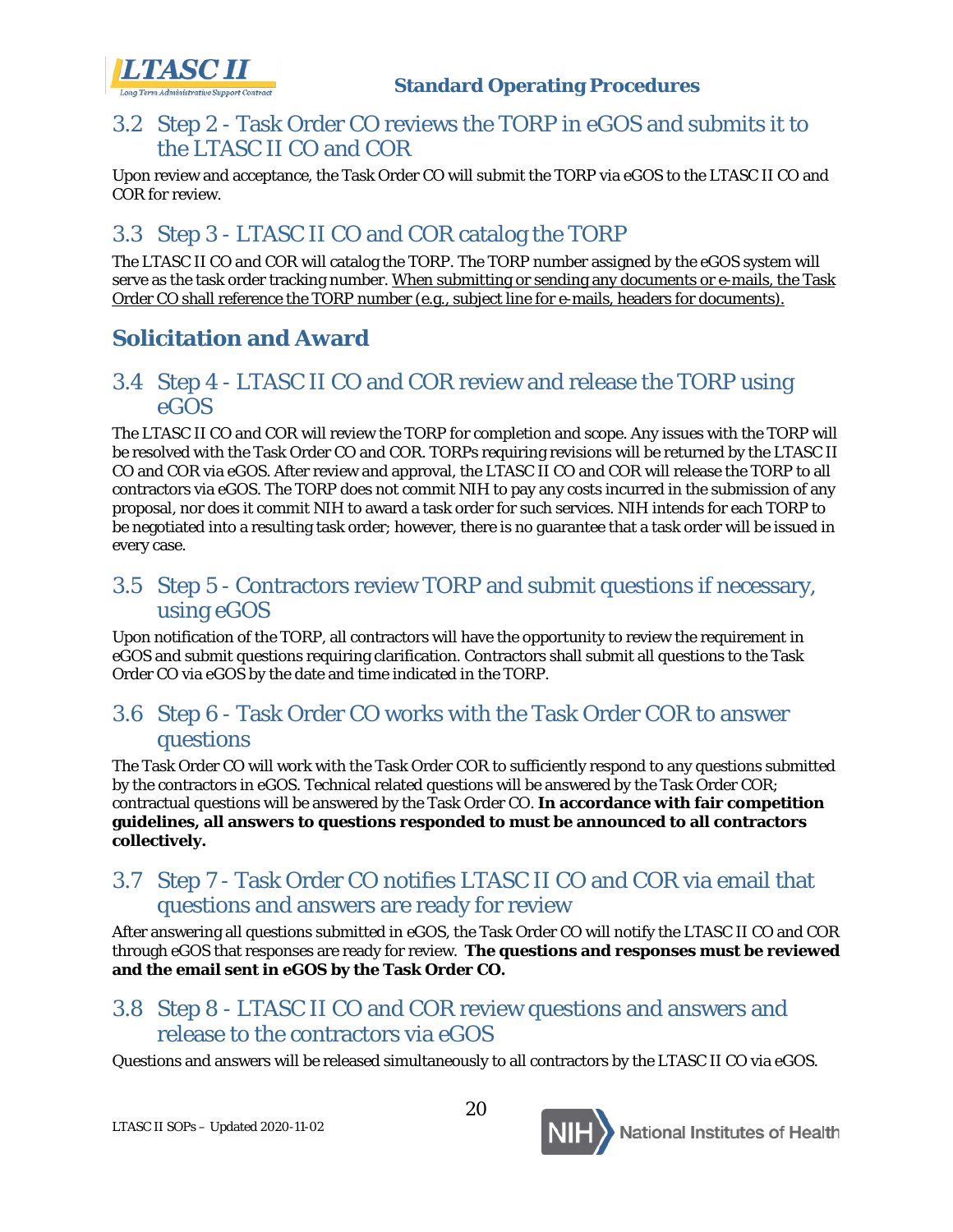

# <span id="page-21-0"></span>3.9 Step 9 - Contractors respond to the TORP using eGOS

Each contractor will have the opportunity to review the requirement, any provided questions and answers, and determine whether or not to submit a proposal. The contractors shall submit via eGOS either a written proposal or a "No Response" statement in response to the TORP.

#### <span id="page-21-1"></span>*3.9.1 Proposals*

Proposals shall be submitted electronically via eGOS or otherwise will not be accepted. Oral proposals will not be accepted. Proposals will consist of two parts: a technical proposal and a business proposal. The contractors shall prepare a proposal with as much detail as requested by the TORP. Please note that these proposals may be quite brief unless additional information is required. If price is the only evaluation factor listed, award will be made to the lowest price.

**Technical Proposals** shall sufficiently respond to all elements of the TORP.

**Business Proposals** shall include the price at which the services will be offered. For labor-hour type TORPs, rates shall be provided for each person proposed. For fixed-price type TORPs, the price will be based upon the rates multiplied by a number of hours defined in the TORP. The applicable labor category rates shall not exceed the rates established in the LTASC II vehicle although these rates can be discounted at the contractor's option. All proposed rates are subject to review by the LTASC II Contracting Officer for compliance with the contract.



The contractors will ensure that all proprietary information is appropriately marked within the proposals.

#### <span id="page-21-2"></span>*3.9.2 "No Response" Statements*

A "No Response" statement shall be submitted if a contractor is unable or otherwise cannot perform a requirement. This shall be submitted electronically via eGOS to the Task Order CO.

All **"No Response" statements** shall include a brief statement as to why the contractor has elected to forego the opportunity.

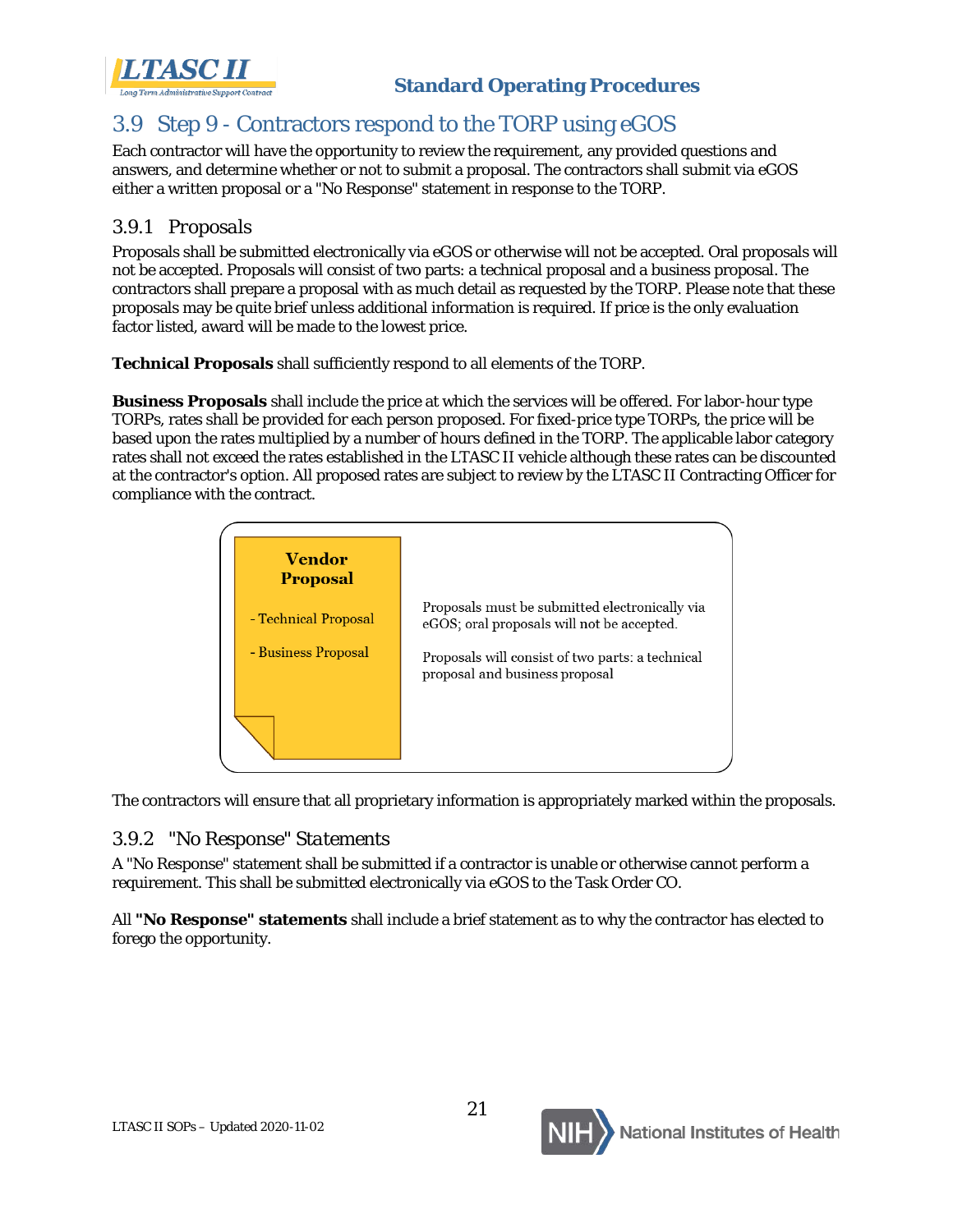



# <span id="page-22-0"></span>3.10 Step 10 - Task Order CO and COR evaluate the proposals, complete an SRD, and submit SRD to LTASC II CO and COR using eGOS

The Task Order CO and Task Order COR will evaluate the contractors' technical and business proposals submitted in eGOS. It is the responsibility of the Task Order CO and Task Order COR to ensure that contractors are treated equitably and fairly during this evaluation process.

The Task Order CO and Task Order COR are responsible for ensuring that proprietary information contained in the contractors' proposals is protected from unauthorized disclosure.

After completion of the evaluation, an Awardee is selected. The Task Order COR will complete a Selection Recommendation Document (SRD) describing the review process and detailing the reason that award to the recommended contractor is in the best interest of the Federal government in accordance with FAR 16.505(b). An SRD template and sample may be found on the 'Resources' page of the LTASC II Website (http://LTASC.od.nih.gov). **Please note all proposals submitted must be fully evaluated in justification and selection of the Awardee.** 

The SRD must include (1) the selection criteria/methodology for evaluating submitted proposals as originally defined in the TORP package, (2) a list of the contractors that responded to the TORP, and (3) rationale for the recommendation of the task order Awardee, including a summary of evaluation results, any negotiations conducted, price analysis, and award analysis (rationale for the recommendation of the Awardee).

The Task Order CO will upload the signed SRD electronically in the eGOS 'Selection' screen and submit to the LTASC II CO and COR for review and concurrence. **The Task Order CO cannot process the award until concurrence is received.**

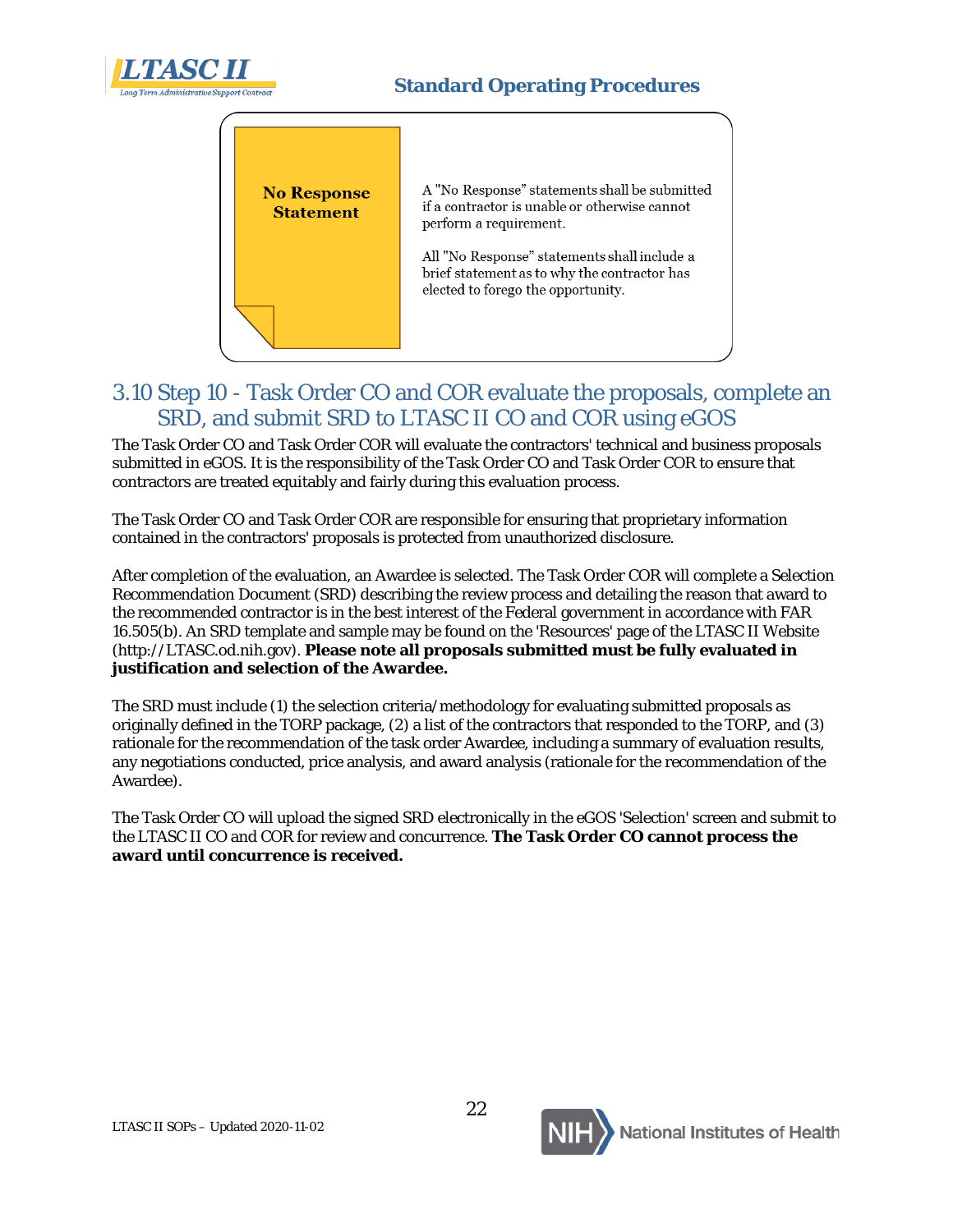



# <span id="page-23-0"></span>3.11 Step 11 - LTASC II CO and COR review SRD and return concurrence via eGOS

After reviewing and concurring with the SRD, the LTASC II CO and COR will notify the Task Order CO via eGOS to begin processing the task order award. **This step must be completed before any award can be processed.**

# <span id="page-23-1"></span>3.12 Step 12 - Task Order CO processes and uploads the task order award submitting it to the LTASC II CO and COR using eGOS

Per NIH acquisition rules, no task order released under this vehicle can be awarded as a standalone contract or purchase order.

The task order will contain:

- contract number (for the LTASC II contractor selected),
- task order number,
- order date.
- point of contact for billing purposes,
- statement of work (SOW),
- appropriation/funding citation,
- amount of funds obligated,
- billing and delivery addresses, and
- period of performance.

The Task Order CO will process an OF-347 Purchase Order Form. A copy of the signed OF-347, or other approved award document, and DCIS report must be uploaded electronically in the eGOS 'Selection' screen alongside the approved SRD. Please note, following upload of the award document and DCIS report, the Task Order CO must click submit again on the 'Selection' screen.

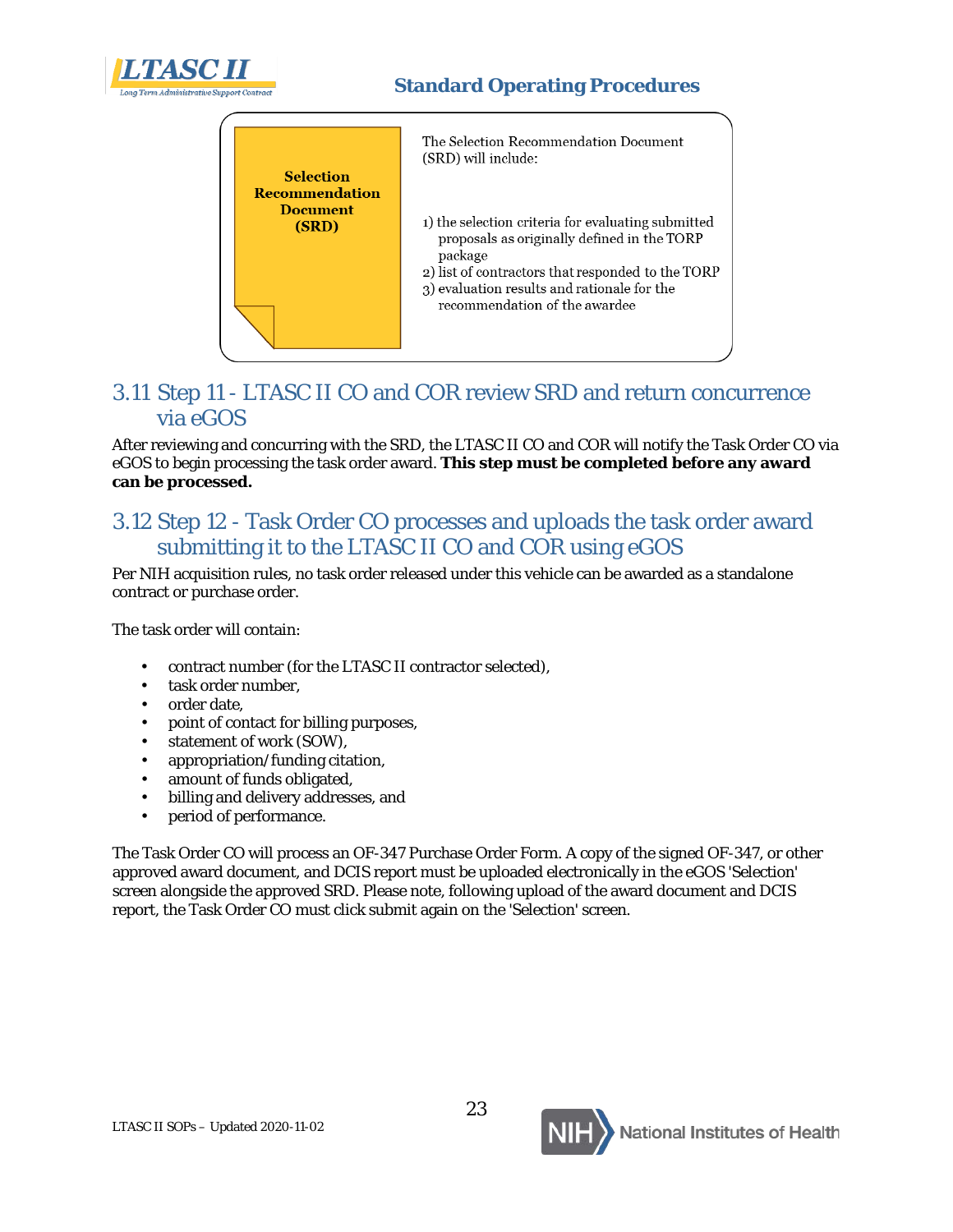



The Task Order CO and Task Order COR should establish and maintain a task order file containing, at a minimum, all pre-award documentation/proposals/approvals, awarded task order, task order administration documents and correspondence, modifications and supporting documentation, invoices, performance evaluations, closeout documents, and any other documents/correspondence relative to each individual task order.

# <span id="page-24-0"></span>3.13 Step 13 - LTASC II CO and COR release the award notice via eGOS announcing the task order award

The LTASC II CO and COR will announce the task order award by emailing the contract award along with an award letter to the winning contractor. The Task Order CO and COR will be copied on this email.

Upon approval of the award selection in eGOS, the system will release a notification to the unsuccessful offerors that submitted a proposal but did not win the task order.

According to the FAR, Task Order COs must provide a debriefing for all task orders exceeding \$5.5M to offerors that request one within 3 days of being notified. For task orders less than \$5.5M, providing a debriefing will be at the discretion of the Task Order CO.

Once the award selection is approved in eGOS, the LTASC II Support Team will email an award notice to all LTASC II contractors informing them of the task order award. In addition, contractors will be able to access the LTASC II eGOS to see which company won a particular task order.

**Note:** All internal debrief requests for any task order will be coordinated by the Task Order CO and Contractor. A summary of the debriefing proceedings are to be forwarded to the LTASC II CO within three days of the meeting for filing/audit purposes.

# <span id="page-24-1"></span>**Administration**

# 3.14 Step 14 - Contractor implements the task order

The contractor must contact the Task Order COR to start the work.

The contractor will submit all task order invoices to the billing address indicated in Article G.8 (Invoice Submission) of their LTASC II contract. All invoices shall include both current and cumulative billing and clearly cite the funds remaining. The Task Order CO and Task Order COR are responsible for reviewing/approving these invoices and ensuring that appropriate receiving is entered. Receiving should not be entered until invoices are approved by the Task Order CO.

24

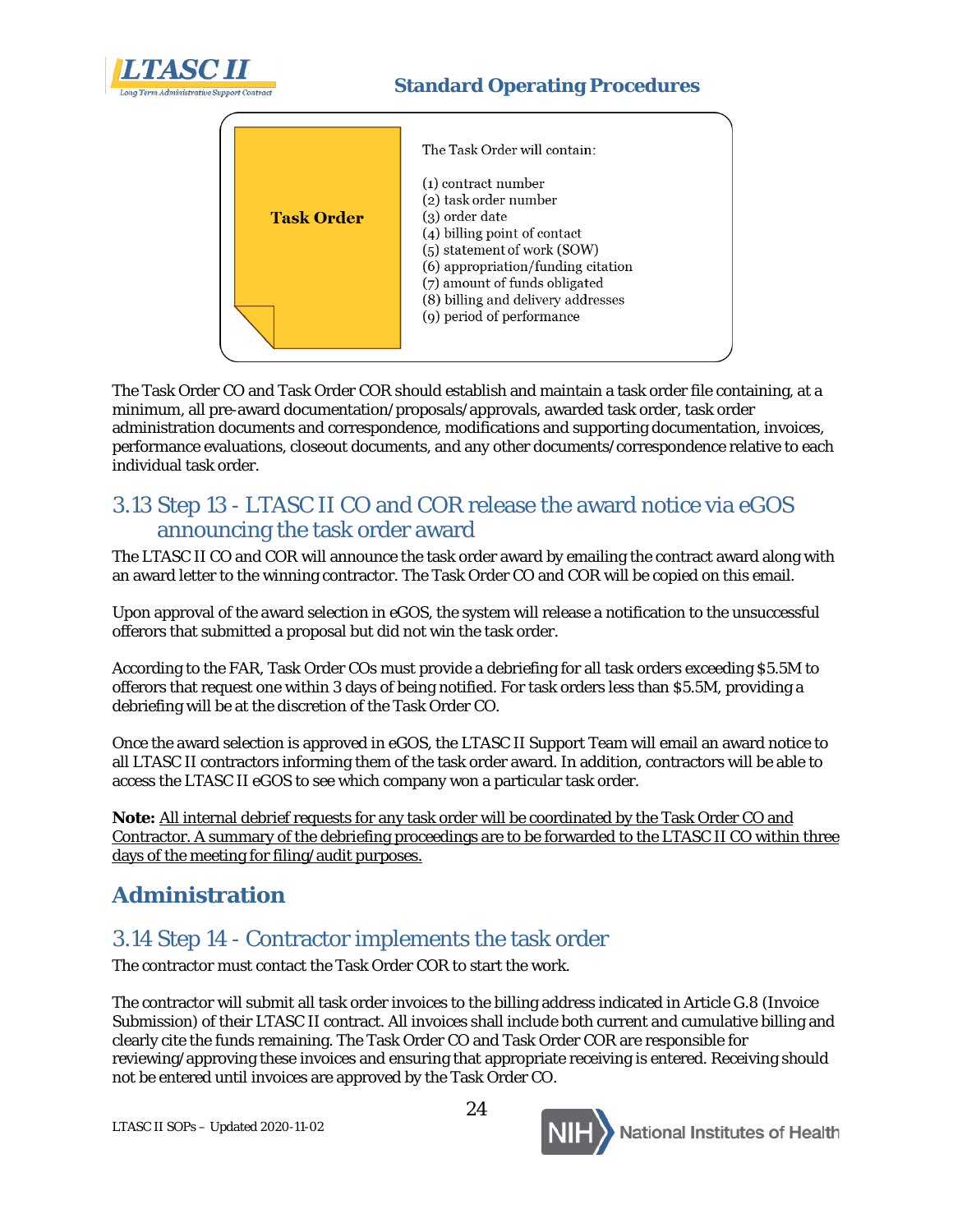LTASC II

# <span id="page-25-0"></span>3.15 Step 15 - Task Order COR completes a task order performance survey and works with the Task Order CO to close out the task order

After the Task Order has expired, the Task Order COR will, in conjunction with the Task Order CO, assess the quality of services received by completing a performance survey (available on the LTASC II Website at http://LTASC.od.nih.gov), and ensure that all task order requirements were met. The Task Order CO will send the performance survey to the LTASC II COR via e-mail.

The contractor shall also submit the final invoice to the Task Order COR including a statement indicating that all work has been completed and all costs have been accounted for and billed. The contractor shall forward a copy of the final invoice to the LTASC II CO via email (LTASCII@mail.nih.gov) when the task order has been completed.

# <span id="page-25-1"></span>3.16 Task Order Timelines

Task order award timelines are largely dependent on the specific requirement. The timeline for the LTASC II Program Support Team to review and release the TORP to contractors (Task Order Steps 3-4 from above) is targeted to be approximately five (5) business days. Task orders with special requirements or complex requirements may take longer. This processing time begins once a complete, acceptable TORP is received by the LTASC II Contracting Officer. Incomplete or unacceptable TORPs will require additional time for the LTASC II Contracting Officer to advise the Task Order CO on minimum acceptable requirements.

Task Order COR in consultation with the Task Order CO will establish a TORP response time that will afford contractors a reasonable opportunity to respond to the requirement. When establishing the TORP response time, Task Order COR and Task Order CO shall consider the circumstances of the individual acquisition and account for factors such as the complexity, availability, and value of the requirement.

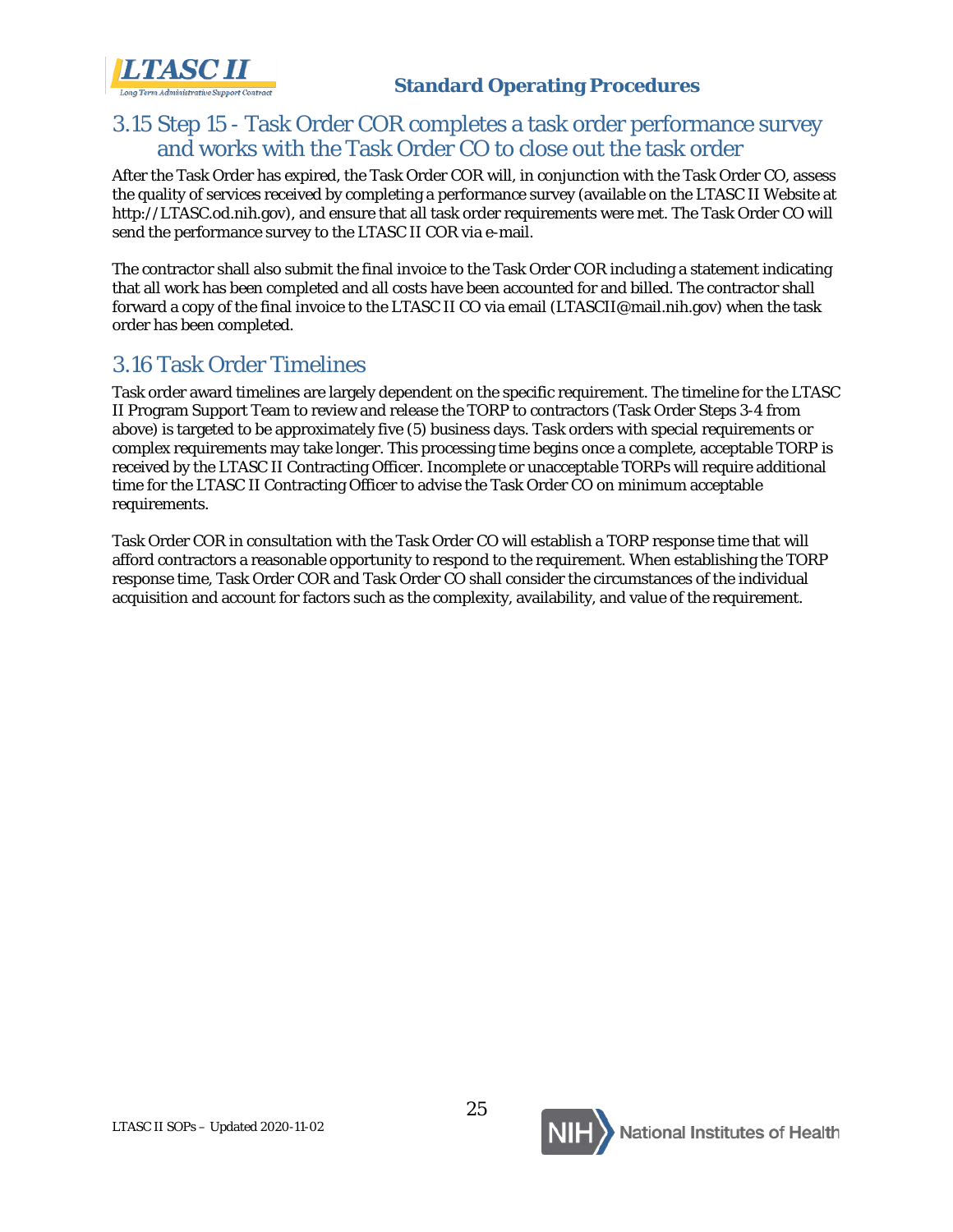



# <span id="page-26-0"></span>**4. CONTRACT AND TASK ORDER MANAGEMENT**

As outlined in Section 2 of this document, the Office of Logistics and Acquisition Operations (OLAO) will provide contract-level management and oversight for the LTASC II contracts through the LTASC II Program Support Team. The Task Order Contracting Officer (CO) and Task Order Contracting Officer's Representative (COR) will perform day-to-day management and oversight for each task order.

# <span id="page-26-1"></span>4.1 Contract Management

The LTASC II Contracting Officer (CO) will perform contract administration duties while the LTASC II Contracting Officer's Representative (COR) will track and guide contract performance over the life of the contract. The LTASC II Program Support Team employs several methods and tools to assist this effort, in close concert with performance monitoring and evaluation efforts.

#### <span id="page-26-2"></span>*4.1.1 Contract Files*

The LTASC II Program Support Team maintains a central file for each of the contracts. The file contains the contract and all documentation; all contract modifications, correspondence, and performance evaluation reports, as well as copies of task orders, task order documentation, and task order modifications. The Task Order Contracting Officer maintains the official task order file and associated documentation.

#### <span id="page-26-3"></span>*4.1.2 Training*

The LTASC II Program Support Team will prepare and conduct training presentations to assist LTASC II customers in understanding and using the LTASC II contracts. Training sessions will also be held with the contractors to improve their understanding of the task order process. Training all parties involved will facilitate adherence to the task order procedures. In addition, materials such as this SOP document, FAQs, templates, and other supporting documents are available on the LTASC II Website [\(http://LTASC.od.nih.gov\)](http://ltasc.od.nih.gov/). To request training for your office or IC, please complete the Training Request Form on the 'Resources' page of the LTASC II Website.

# <span id="page-26-4"></span>4.2 Task Order Management

The Task Order CO and Task Order COR will be responsible for the task order activities involving initiating, awarding, administering, and closing out task orders. They will track and guide task order performance over the life of the task order. The LTASC II Program Support Team will assist all customers in their task order activities as well as log and maintain records of all task orders.

#### <span id="page-26-5"></span>*4.2.1 Initiation and Close-out of Task Orders*

Task order initiation and close-out activities will be the responsibility of the Task Order CO and Task Order COR. These materials may be reviewed by the LTASC II COR.

# <span id="page-26-6"></span>4.3 Day-to-Day Oversight and Management

The Task Order CO and Task Order COR provide "frontline" day-to-day monitoring of the task order during the task order period of performance. Since this is a non-personal services contract, the Task Order CO and Task Order COR shall ensure that direct management of contractor personnel remains the responsibility of the contractor's management staff.

The Task Order CO and Task Order COR are responsible for monitoring and assessing the contractor's task order performance, including the responsiveness of the contractor management staff.